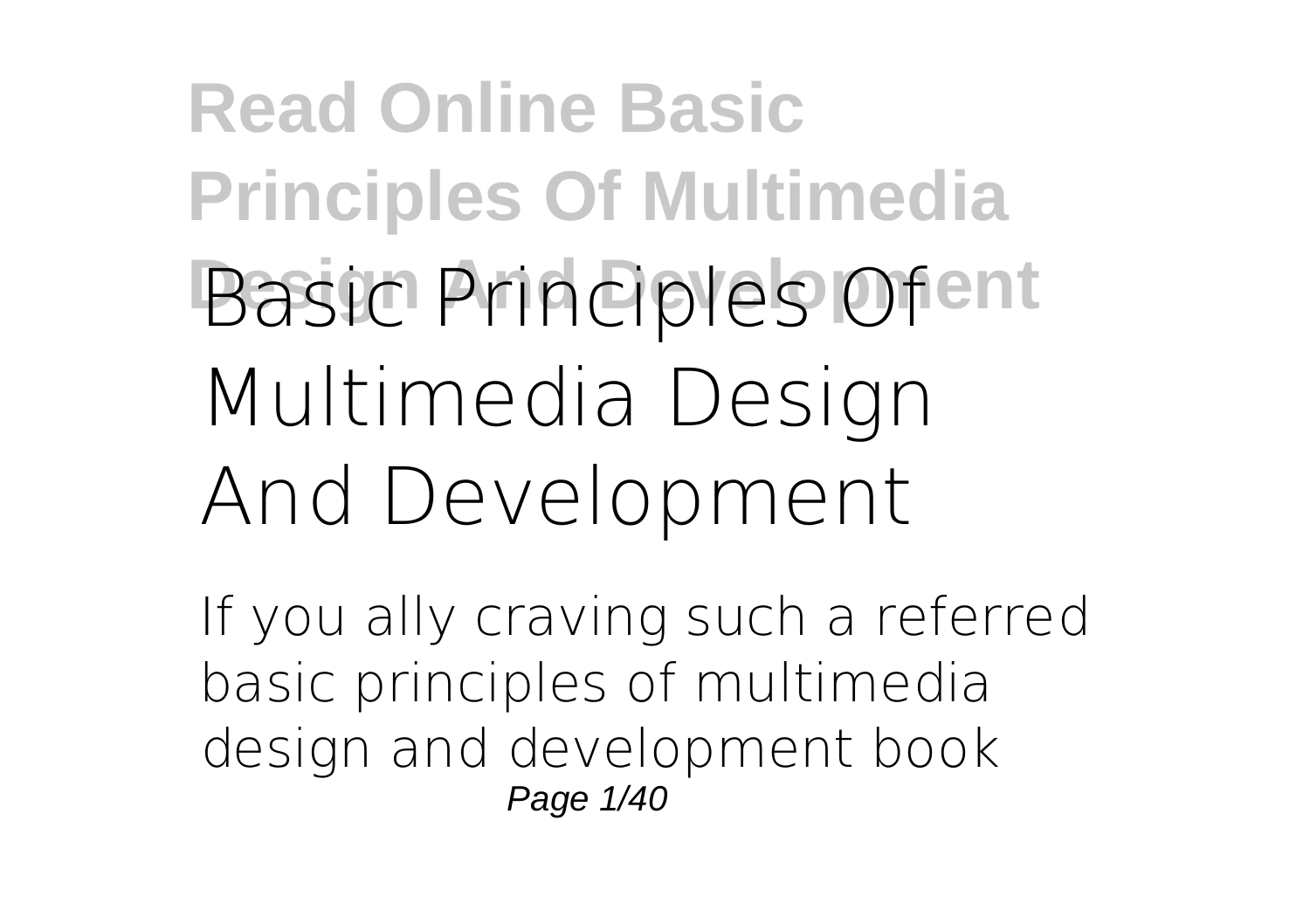**Read Online Basic Principles Of Multimedia** that will allow you worth, get the categorically best seller from us currently from several preferred authors. If you desire to humorous books, lots of novels, tale, jokes, and more fictions collections are also launched, from best seller to one of the Page 2/40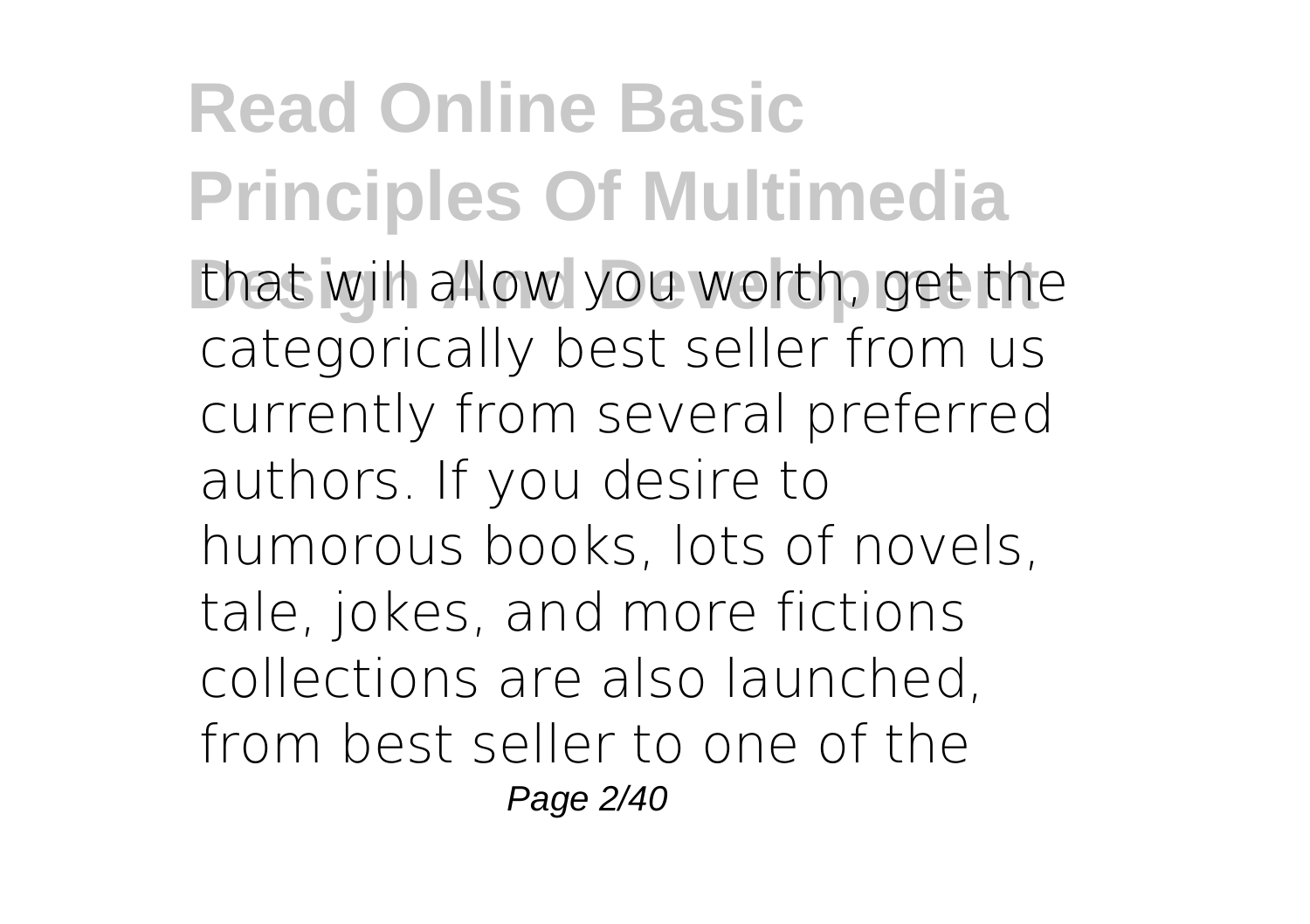**Read Online Basic Principles Of Multimedia** most current releasedopment

You may not be perplexed to eniov every ebook collections basic principles of multimedia design and development that we will completely offer. It is not a propos the costs. It's nearly what Page 3/40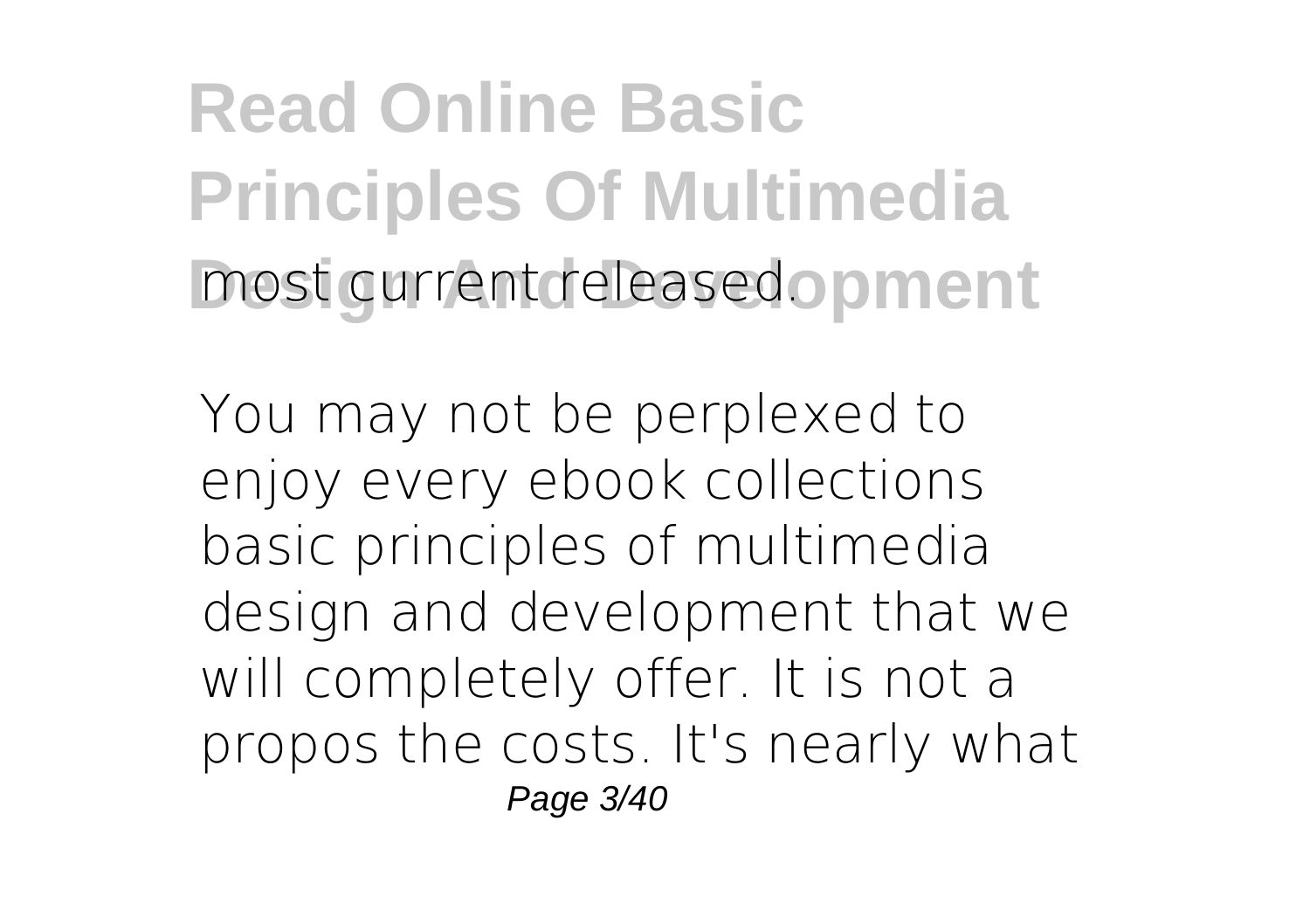**Read Online Basic Principles Of Multimedia Vou compulsion currently. This** basic principles of multimedia design and development, as one of the most lively sellers here will entirely be along with the best options to review.

*Mayer's Principles of Multimedia* Page 4/40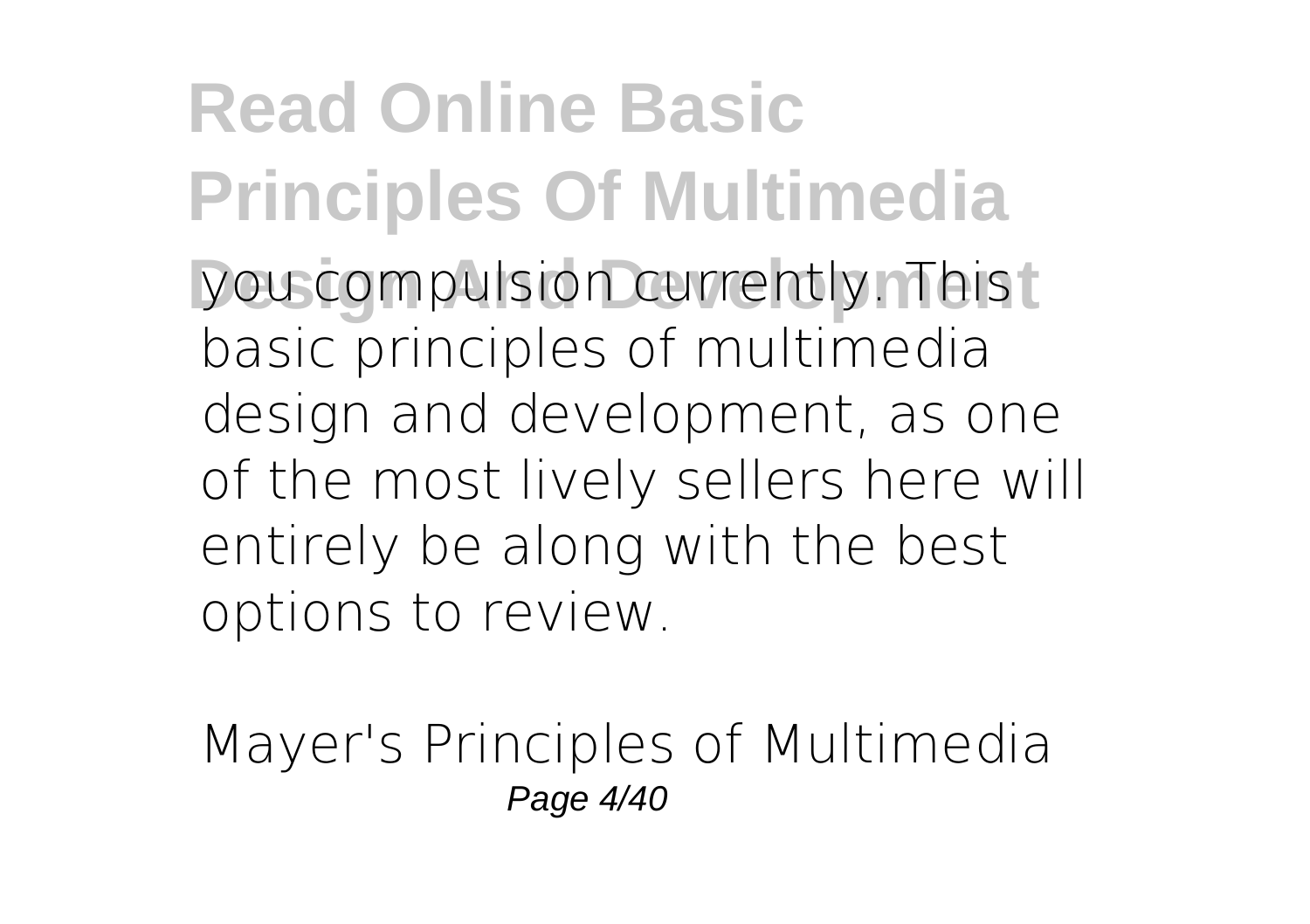**Read Online Basic Principles Of Multimedia Design - Pitt Online** Introduction The 12 Multimedia Instructional Principles Mayer's Theory of Multimedia Learning Multimedia Principle | The 12 Multimedia Instructional Principles Understanding the Principles of Design The Multimedia Principle Page 5/40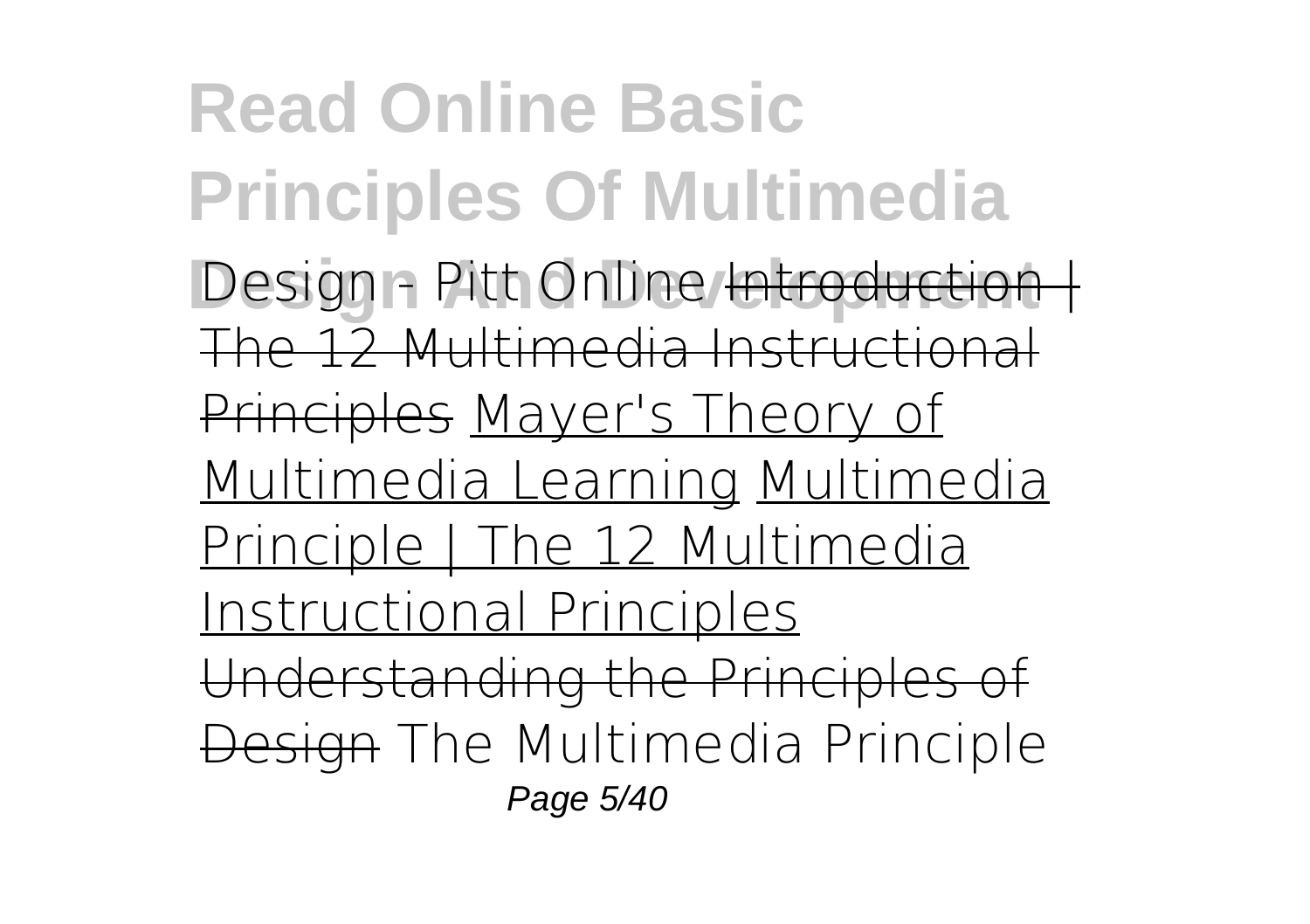**Read Online Basic Principles Of Multimedia What is Multimedia Design?ent** 7 Multimedia design principles to keep in mind

Design Principles of Multimedia Learning

Multimedia Principles*Basic Principles of Multimedia Learning* Graphic design tutorial for Page 6/40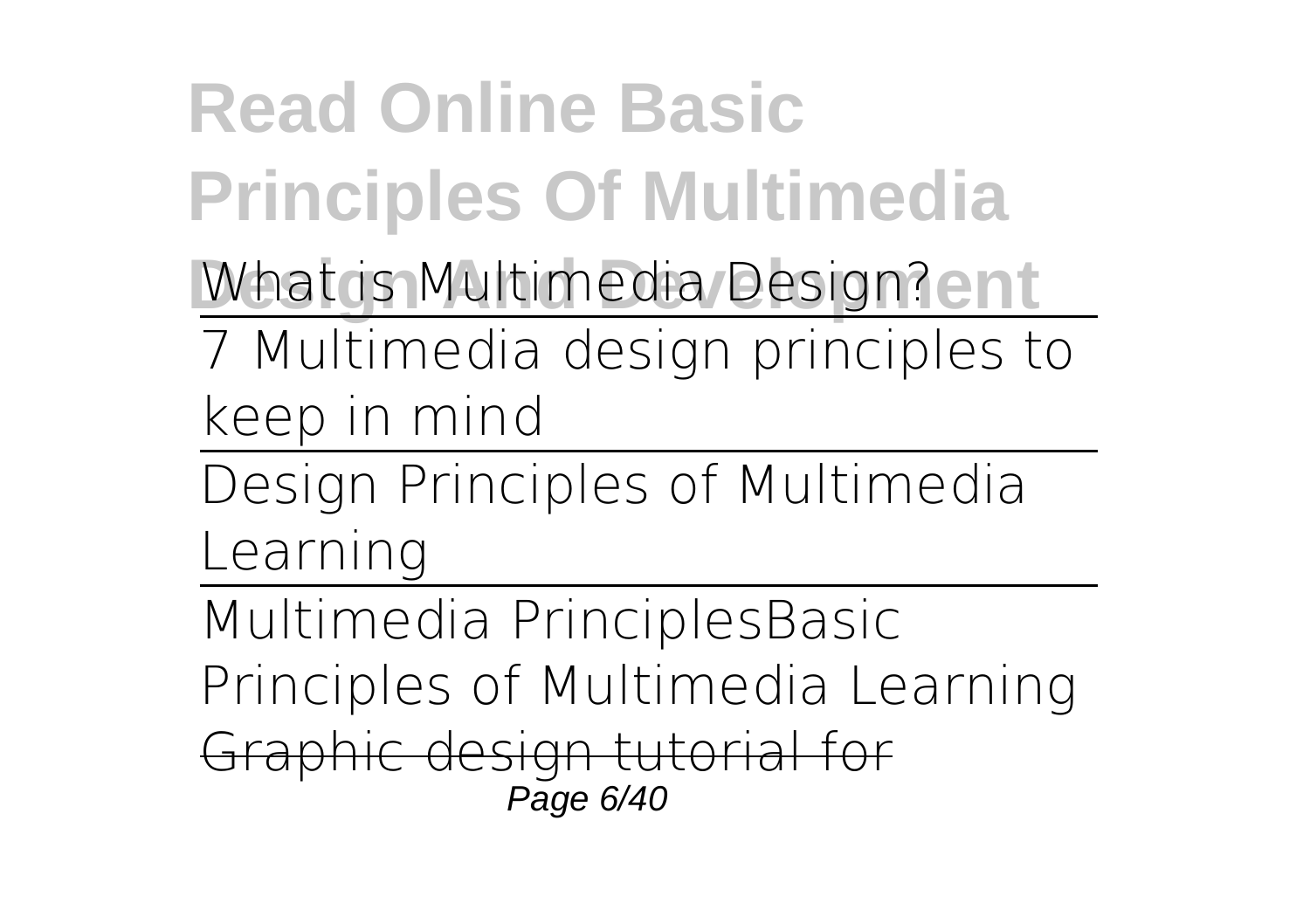**Read Online Basic Principles Of Multimedia Deginners | How to learn Graphic** design *Multimedia Design - Seaver College Graphic Designer Vs Multimedia Designer* **What is Multimedia? What is Multimedia?** Project for my Multimedia Designer Final Exam

A Brief Overview of 4 Learning Page 7/40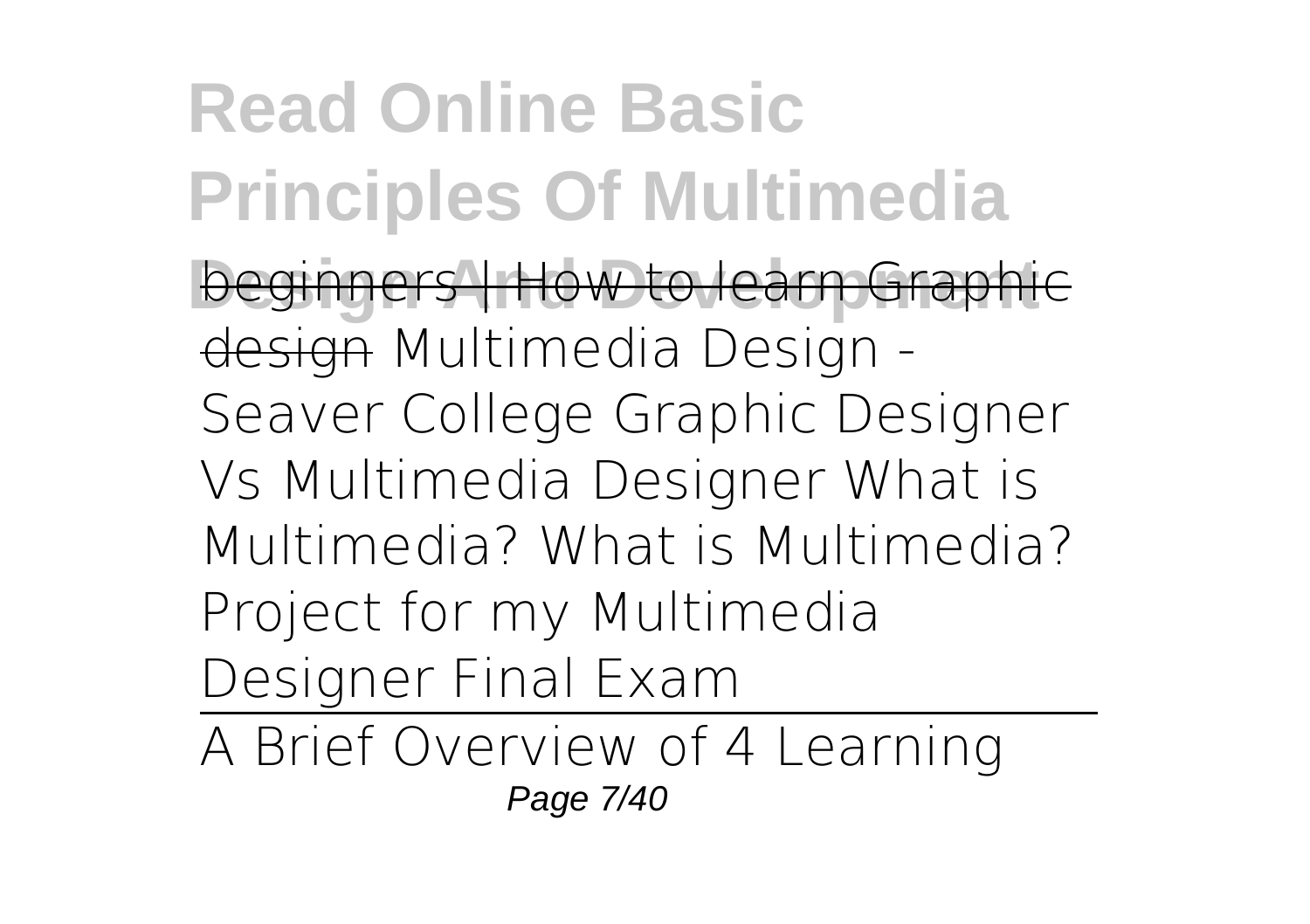**Read Online Basic Principles Of Multimedia Design And Development** Theories*What is Multimedia?* 7 Principles of Art and Design || narrated step by step *Principios de aprendizaje multimedia de Richard Mayer* 12 Principles of Animation (Official Full Series) Mayer's design principles for multimedia learning **Design** Page 8/40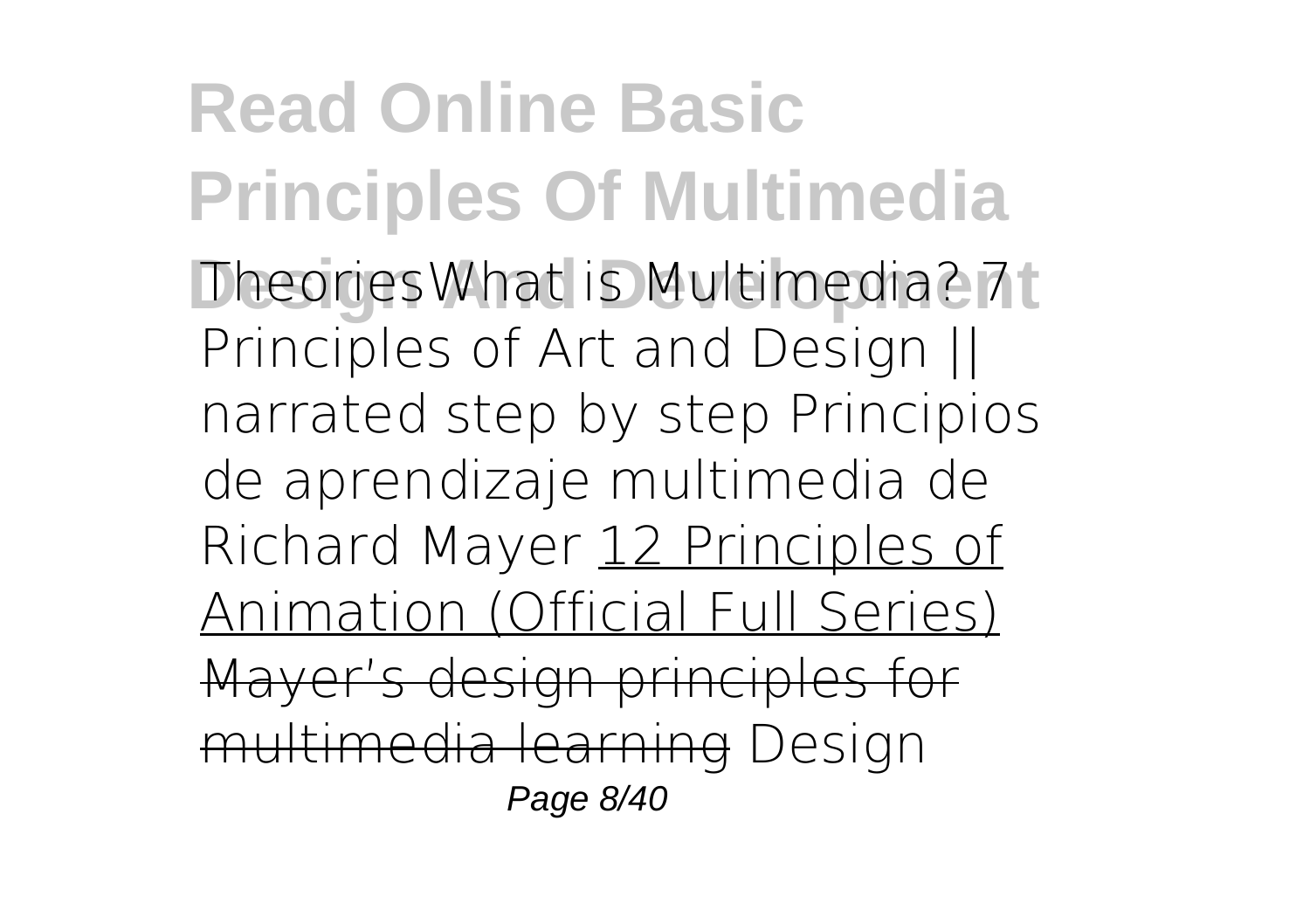**Read Online Basic Principles Of Multimedia Principles for Multimedia ment Instruction (Part I)** *Improving Library Tutorials: The Multimedia Design Principles* Designing Multimedia Instruction to Maximize Learning - Dr. Richard E. Mayer Lecture Research-based principles for multimedia learning Page 9/40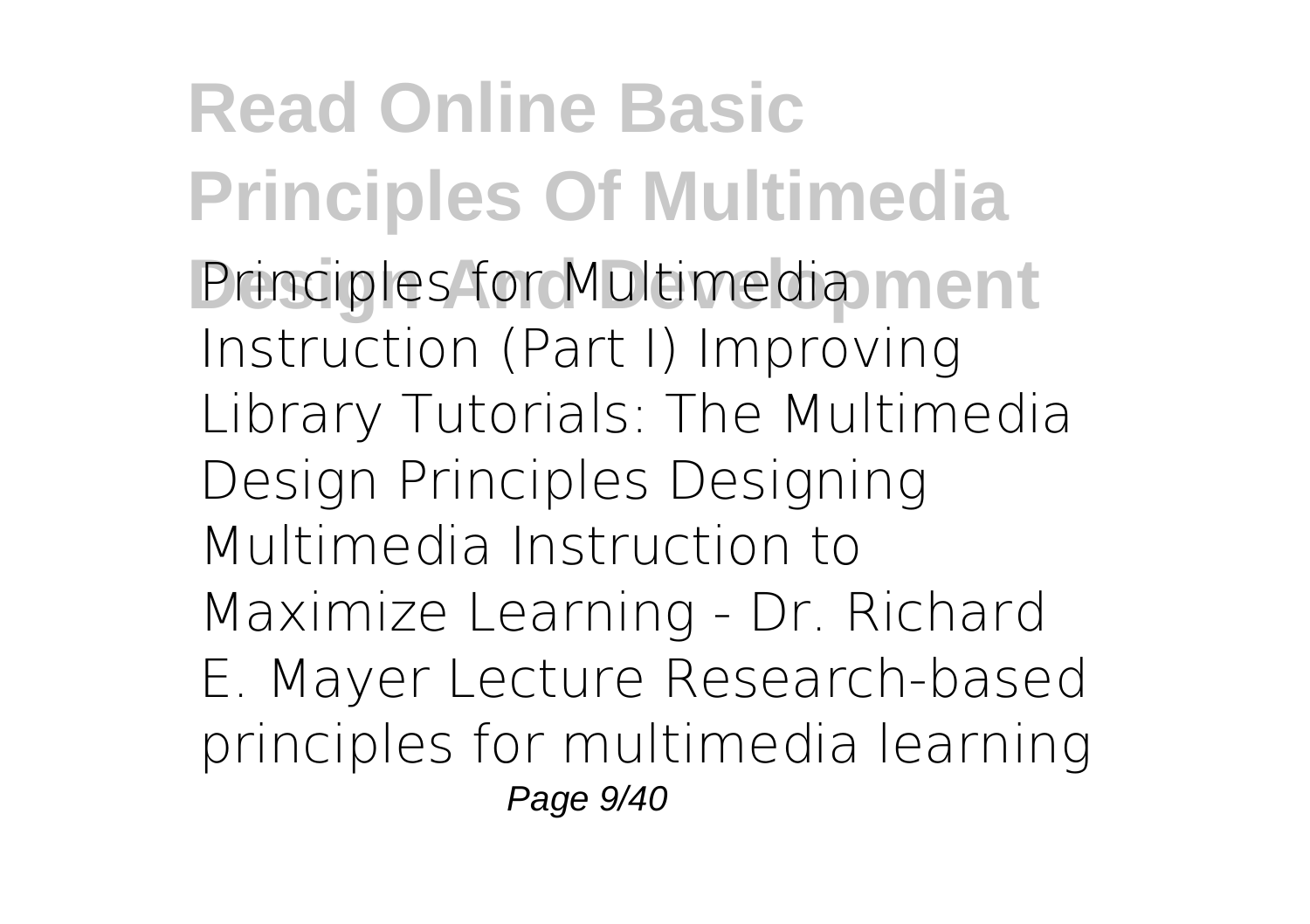**Read Online Basic Principles Of Multimedia Multimedia Principle 14 Principles** of Multimedia Learning **Basic Principles Of Multimedia Design** The basic principles of designing the exercises that the designer of learning multimedia applications should consider are: Designing exercises that require learners to Page 10/40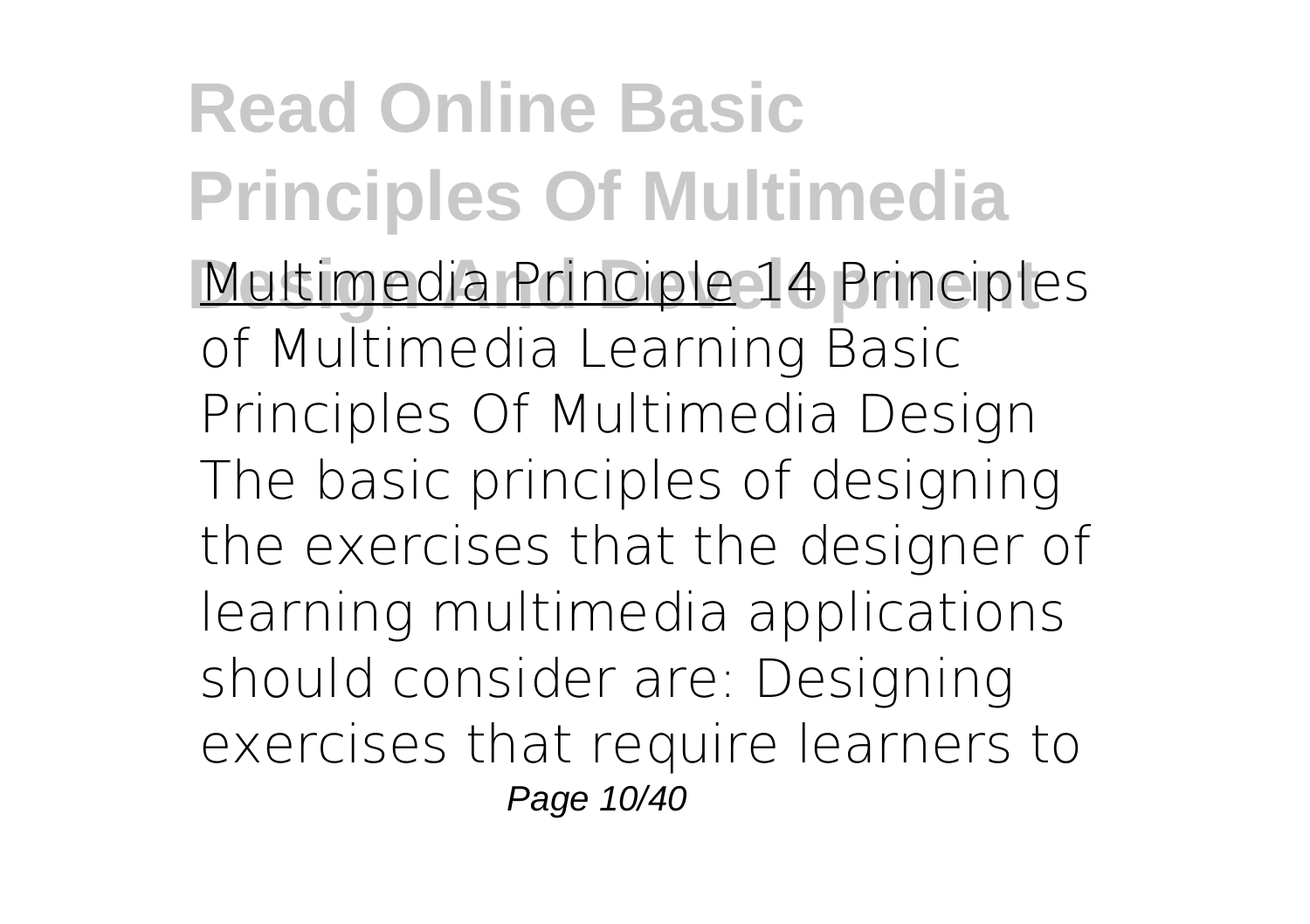**Read Online Basic Principles Of Multimedia** respond in the same way as they would at their workplace. Providing explanatory feedback. Adjusting the amount and placement of ...

**8 Basic Principles Of Designing Multimedia Educational ...** Page 11/40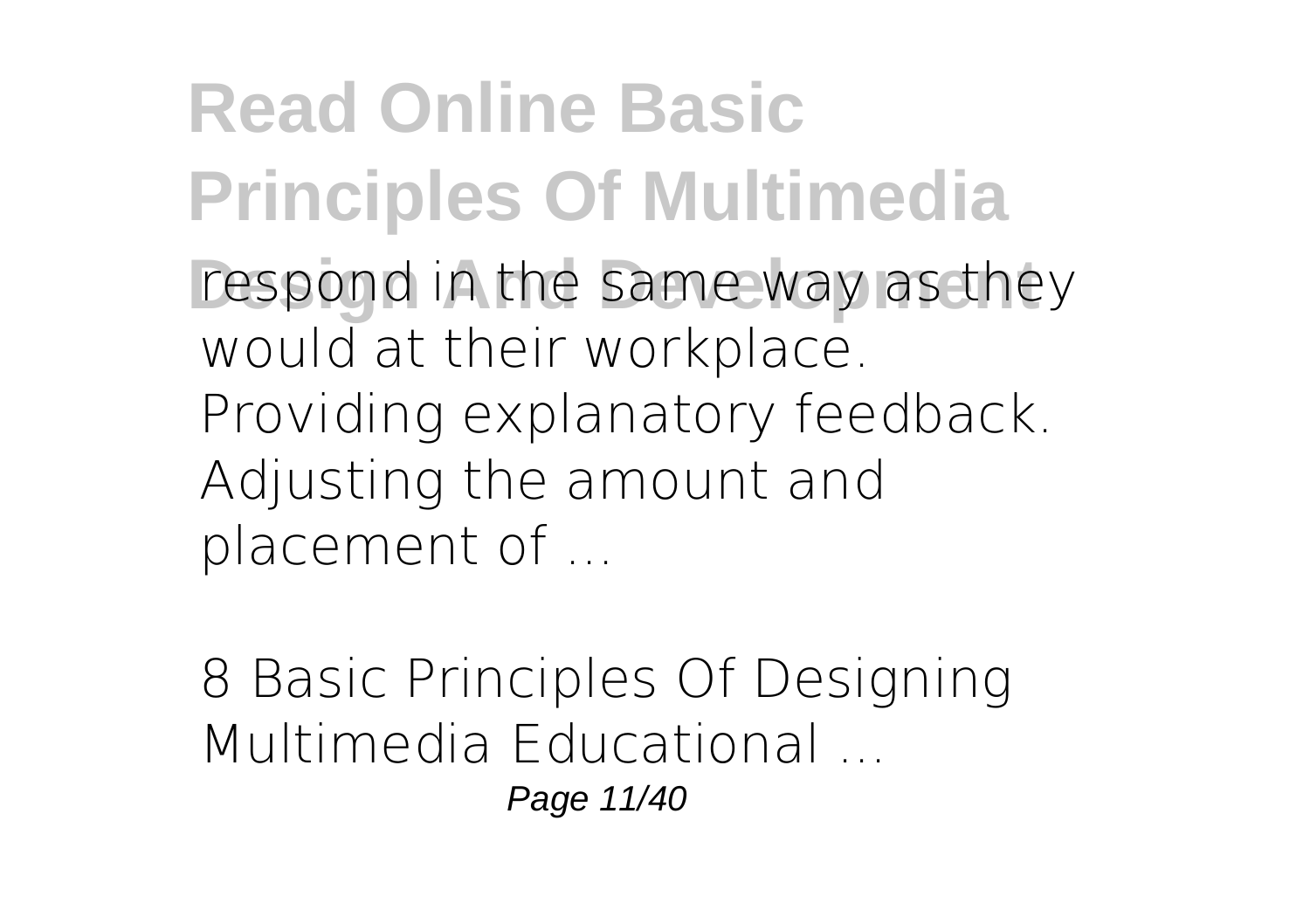**Read Online Basic Principles Of Multimedia Seven Principles of Multimediat** Design for Memorable Presentations 1. Animation Adds to Narration. Words and pictures are better than words alone. We all know that bullet-points are worse... 2. Co-locate Text and Images. If you do have words on a Page 12/40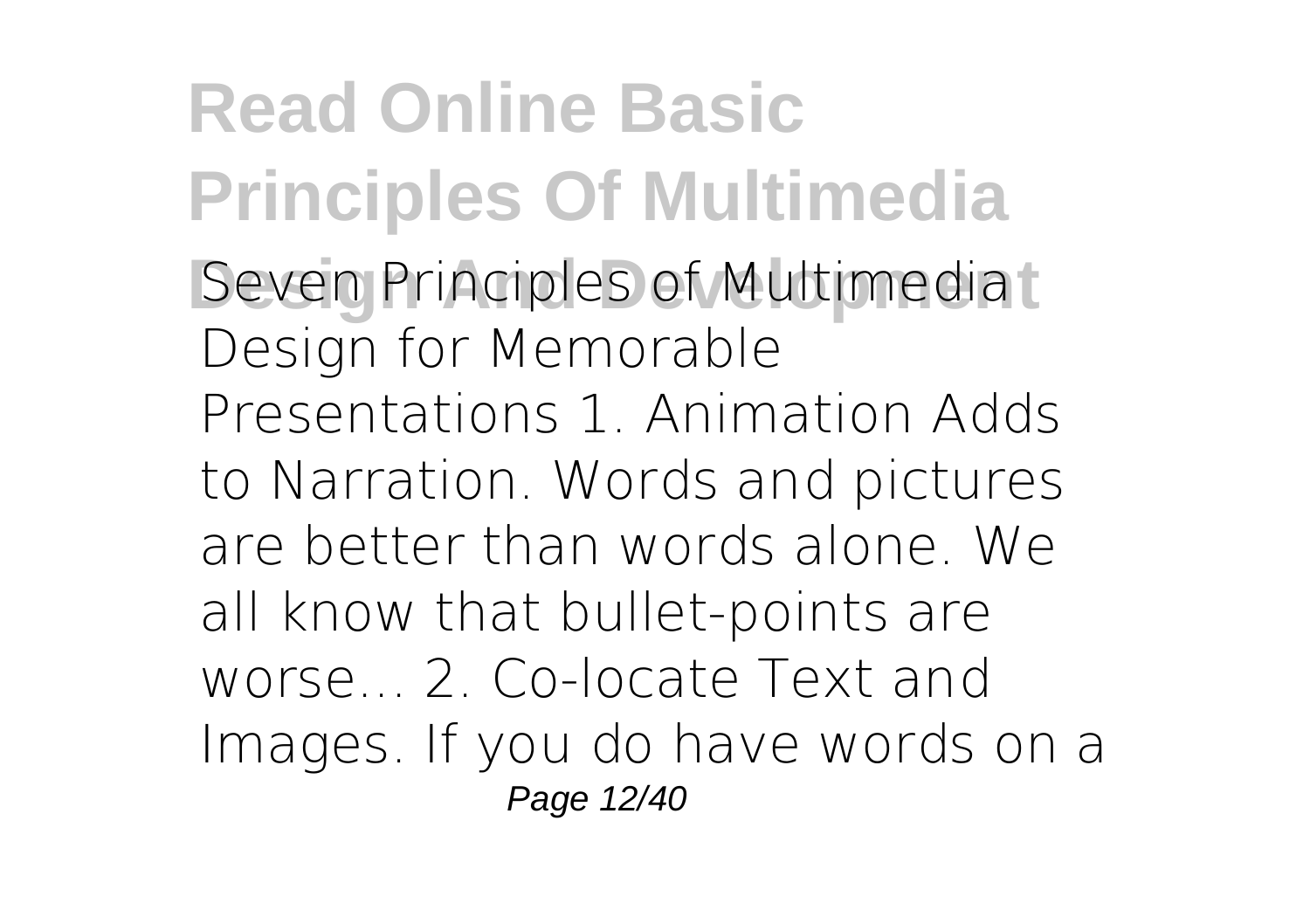**Read Online Basic Principles Of Multimedia** slide, make sure they're spatially connected to an ...

**Seven Principles of Multimedia Design for Memorable ...** Basic Principles of Multimedia Design and Development As the line between disk and web-based Page 13/40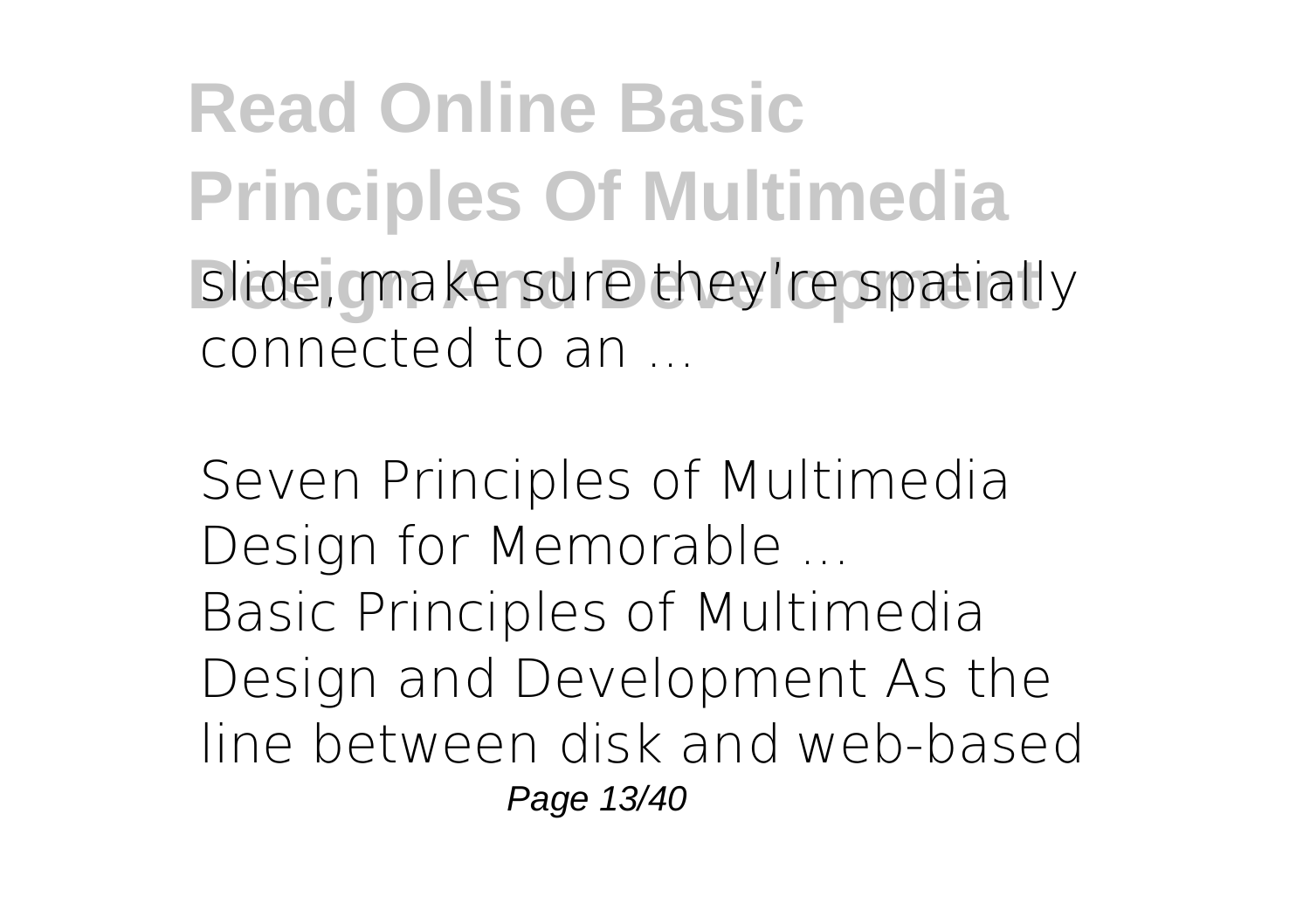**Read Online Basic Principles Of Multimedia** projects continue to blur, it ent becomes easier to communicate effectively using either or both. Capture and hold attention with multimedia. Combine audio, video and animated graphics with the written word, to deliver interesting, entertaining and Page 14/40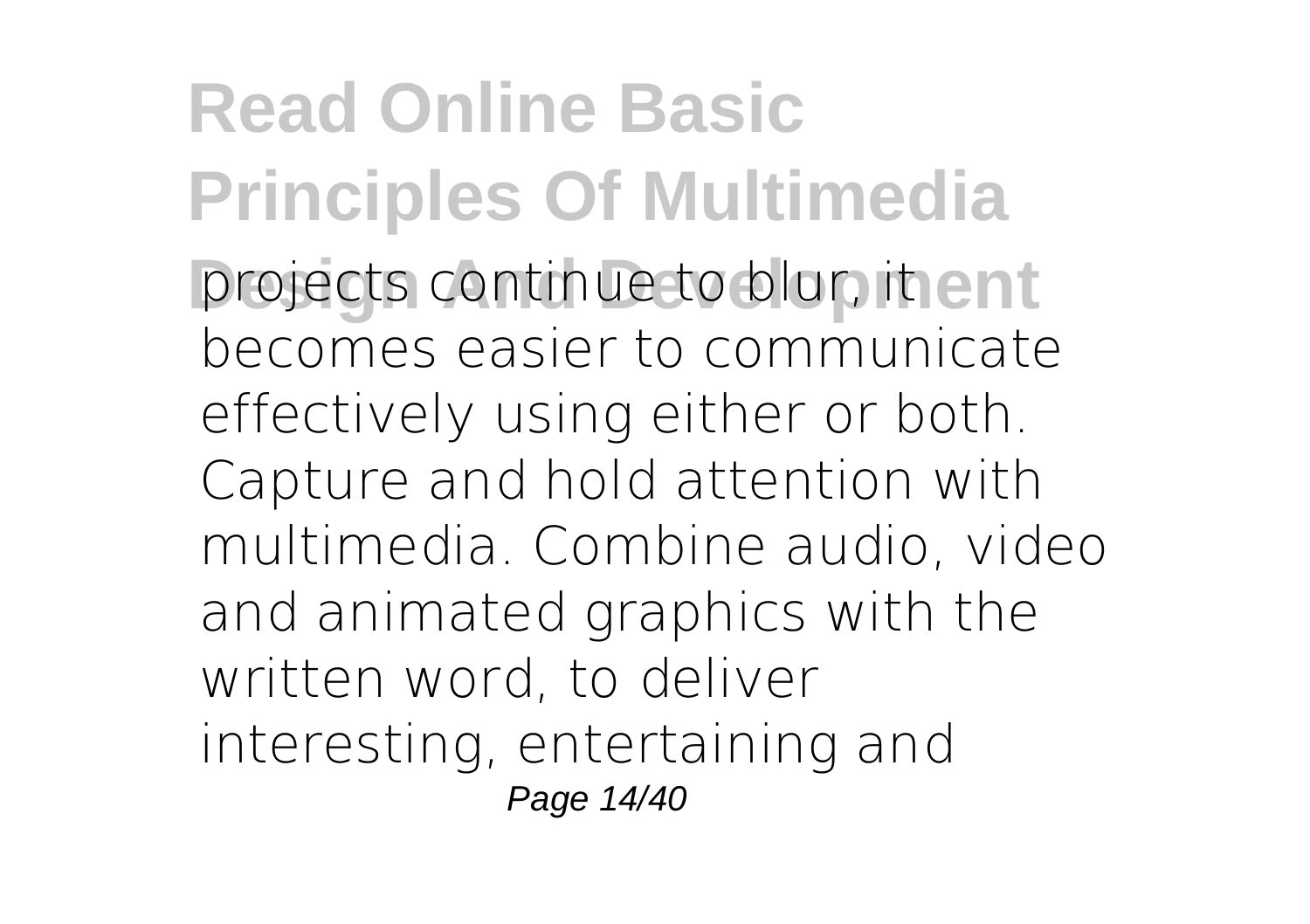**Read Online Basic Principles Of Multimedia** compelling messages.coment

**Basic Principles of Multimedia Design and Development** Basic Principles of Multimedia Design and Development multimedia Combine audio, video and animated graphics with the Page 15/40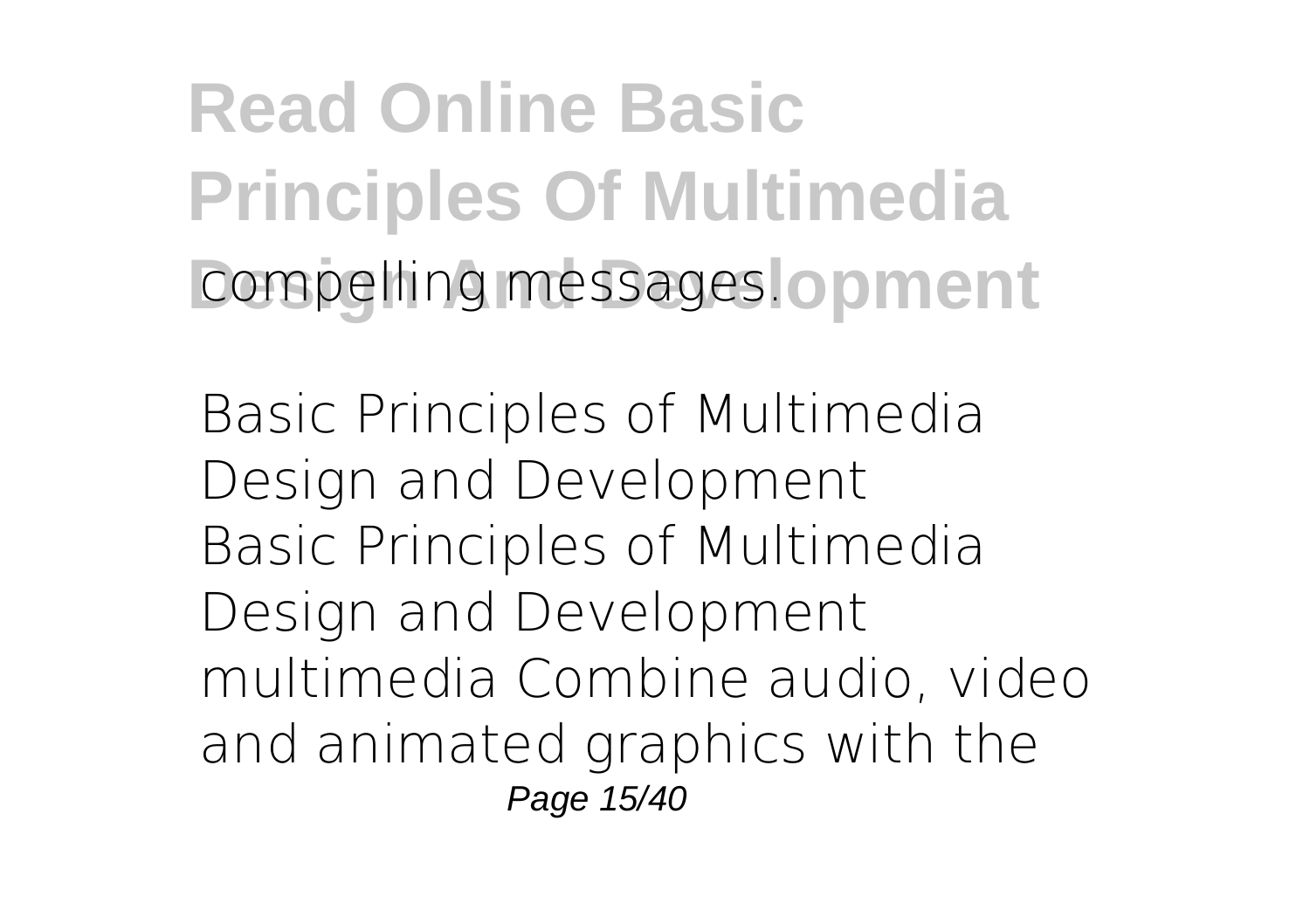**Read Online Basic Principles Of Multimedia** written word, to deliver oment interesting, entertaining and compelling messages Detailing what it takes to do it right, this article describes some basic design principles, delineates the phases of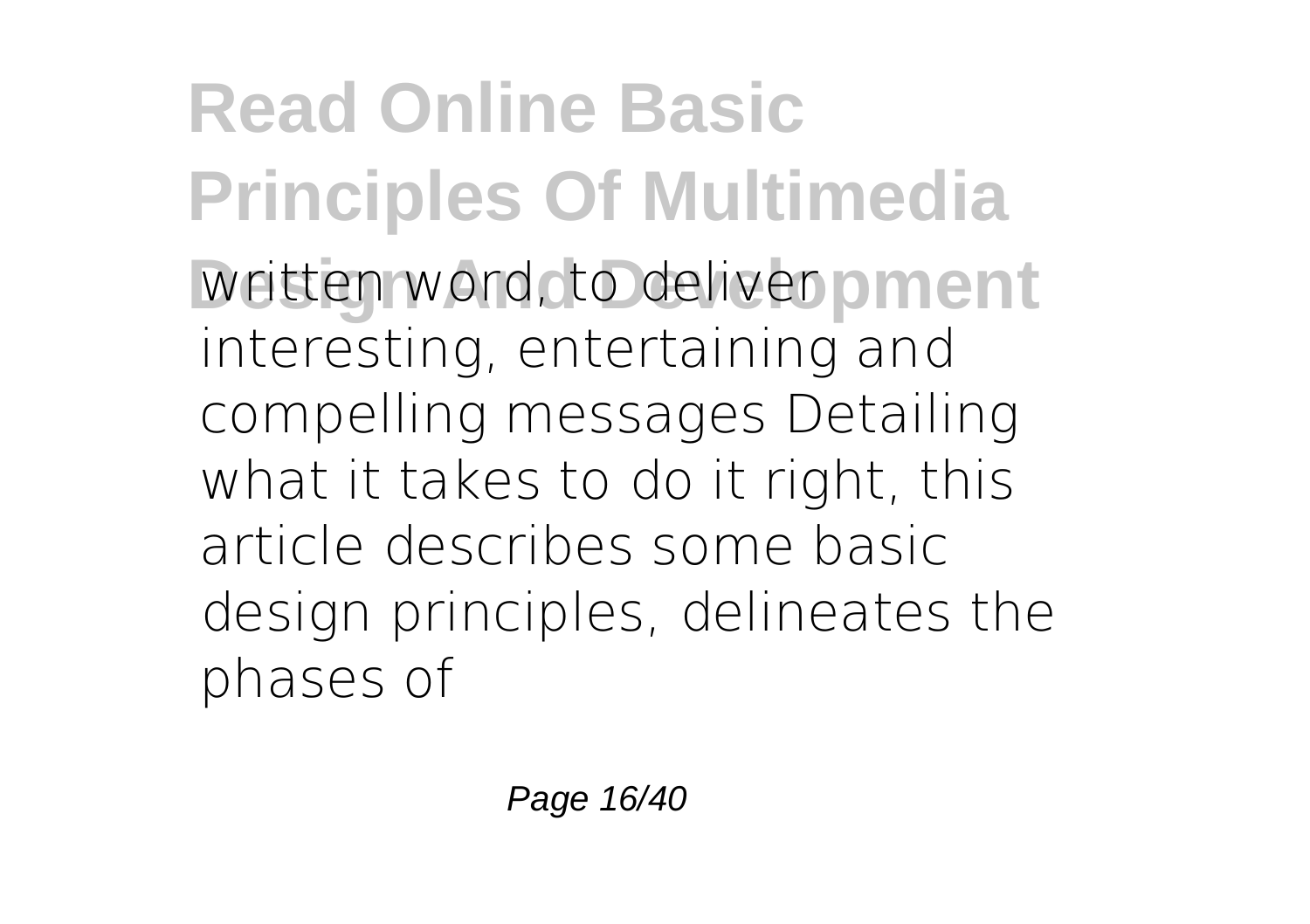**Read Online Basic Principles Of Multimedia [MOBI] Basic Principles Of nent Multimedia Design And Development** Download Free Basic Principles Of Multimedia Design And Developmentand creating graphics. 1. Alignment. Alignment is an important fundamental of Page 17/40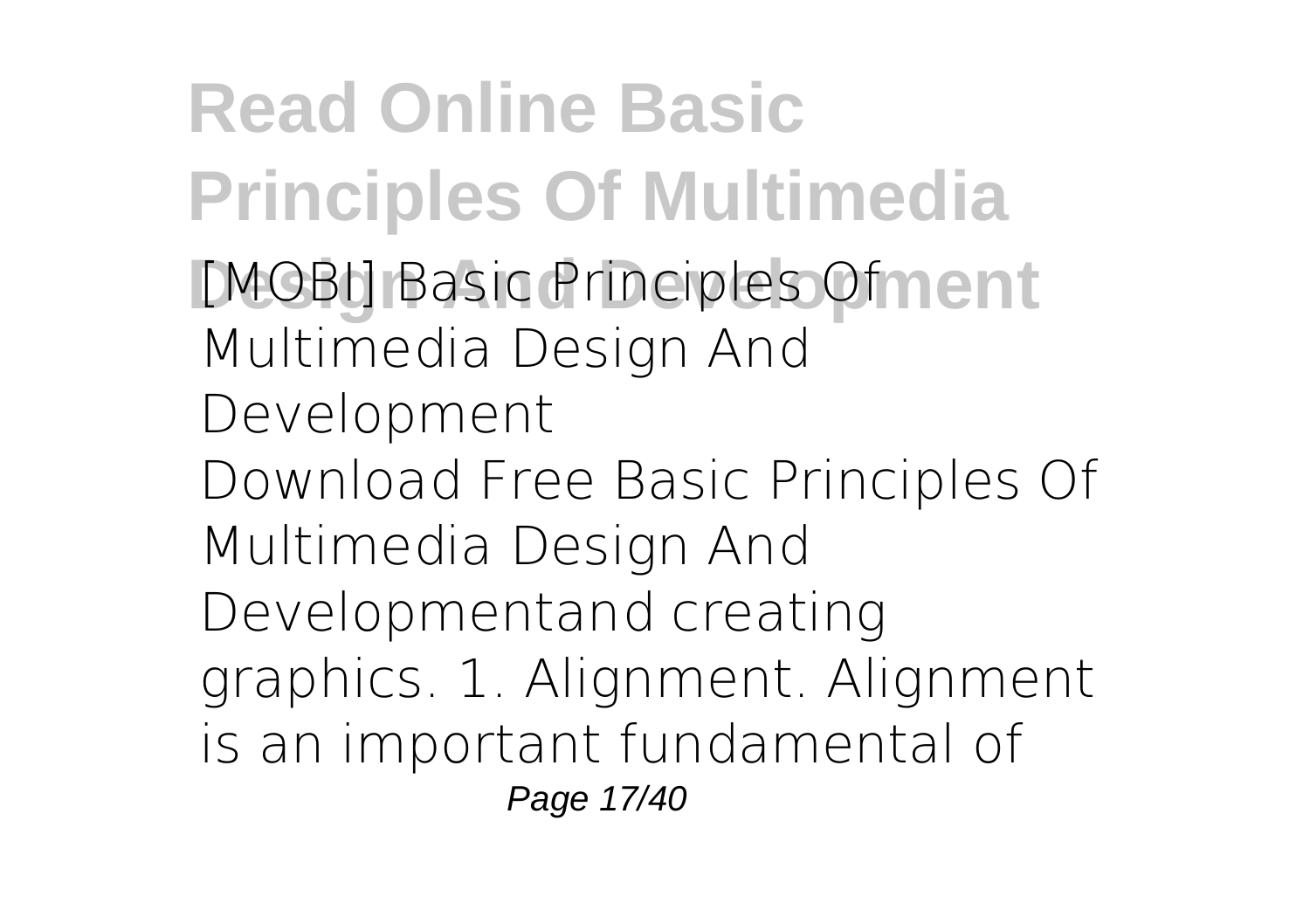**Read Online Basic Principles Of Multimedia design, since it helps create ant** sharp, ordered appearance by ensuring the elements have a pleasing connection with each other.

**Basic Principles Of Multimedia Design And Development** Page 18/40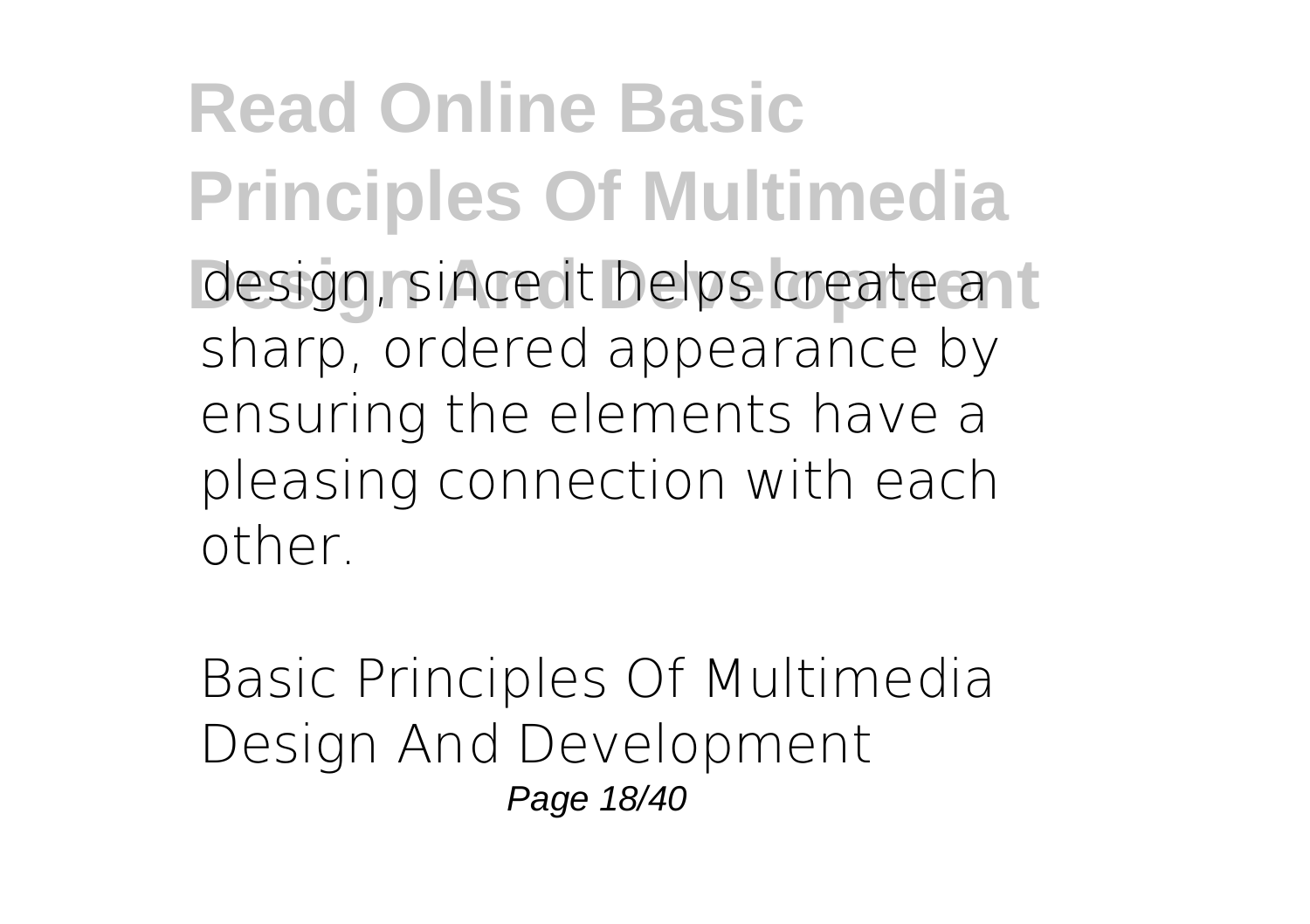**Read Online Basic Principles Of Multimedia Bind out about five multimediat** principles that will help in your online course design. 1. Redundancy Principle. The Principle: People learn better from graphics and narration than from graphics, narration... 2. Modality Principle. The Principle: People Page 19/40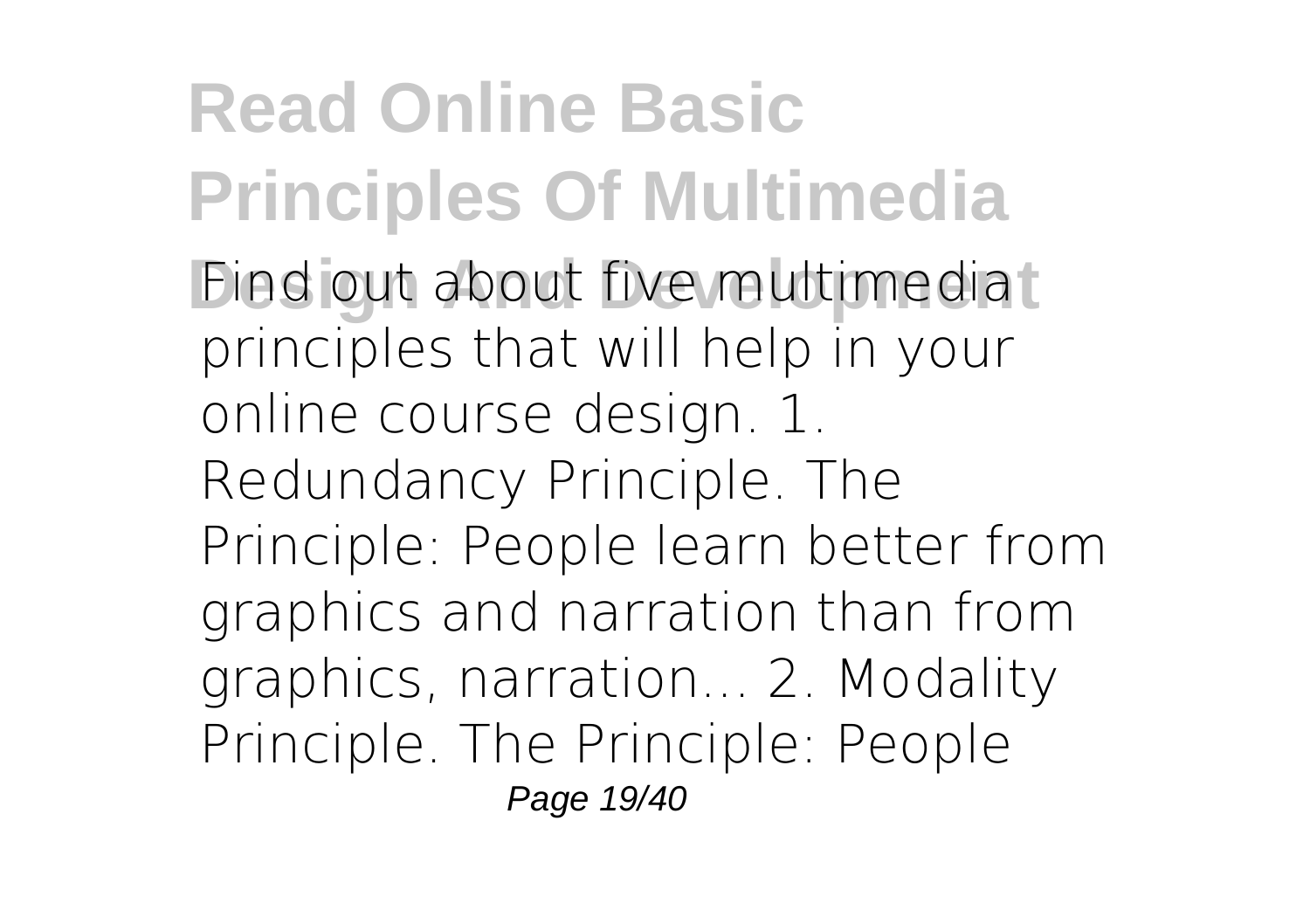**Read Online Basic Principles Of Multimedia** learn better from graphics and **L** narration than

**5 Multimedia Principles You Need to Know to Design ...** comparisons, 6 new principles signalling, segmenting, pertaining, personalization, voice Page 20/40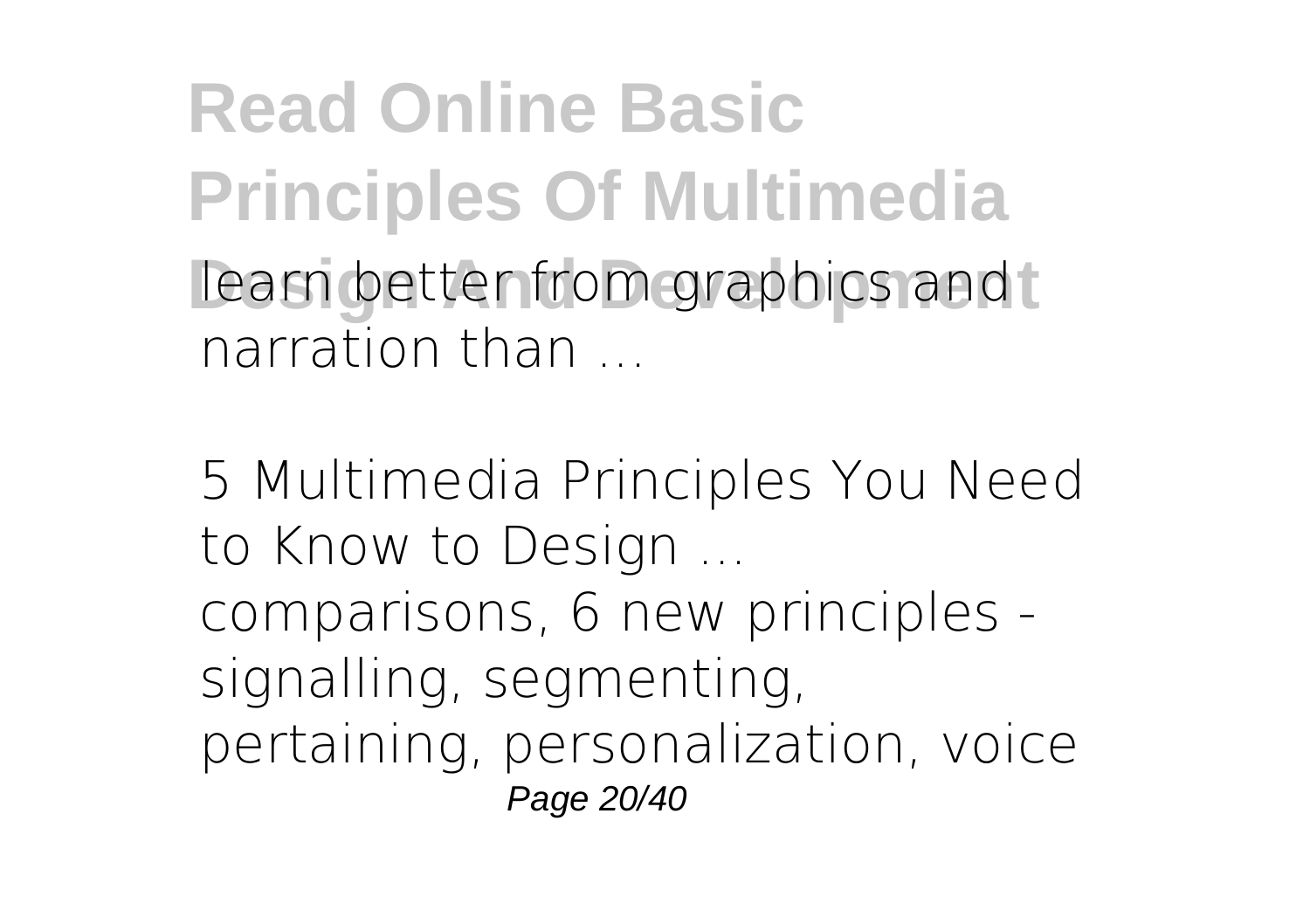**Read Online Basic Principles Of Multimedia** and image principles. The 12nt principles of multimedia instructional design have been reorganized into three sections reducing extraneous processing, managing essential processing and fostering generative processing. Finally an indication Page 21/40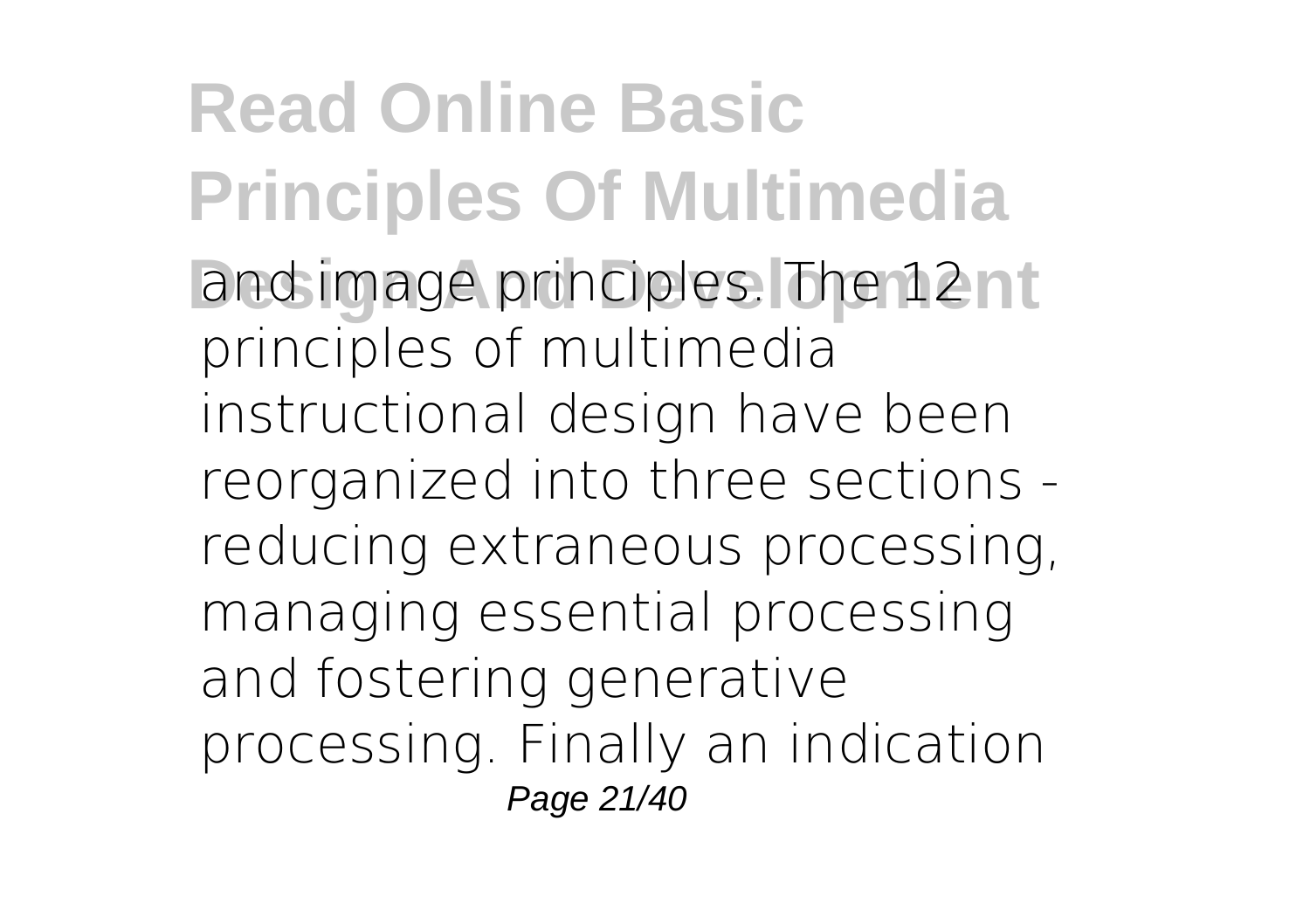**Read Online Basic Principles Of Multimedia Design And Development Basic Principles Of Multimedia Design And Development ...** The Fundamentals Of Using Multimedia In eLearning: 10 Thumb Rules To Follow 1. Coherence Principle.. This principle states that learners Page 22/40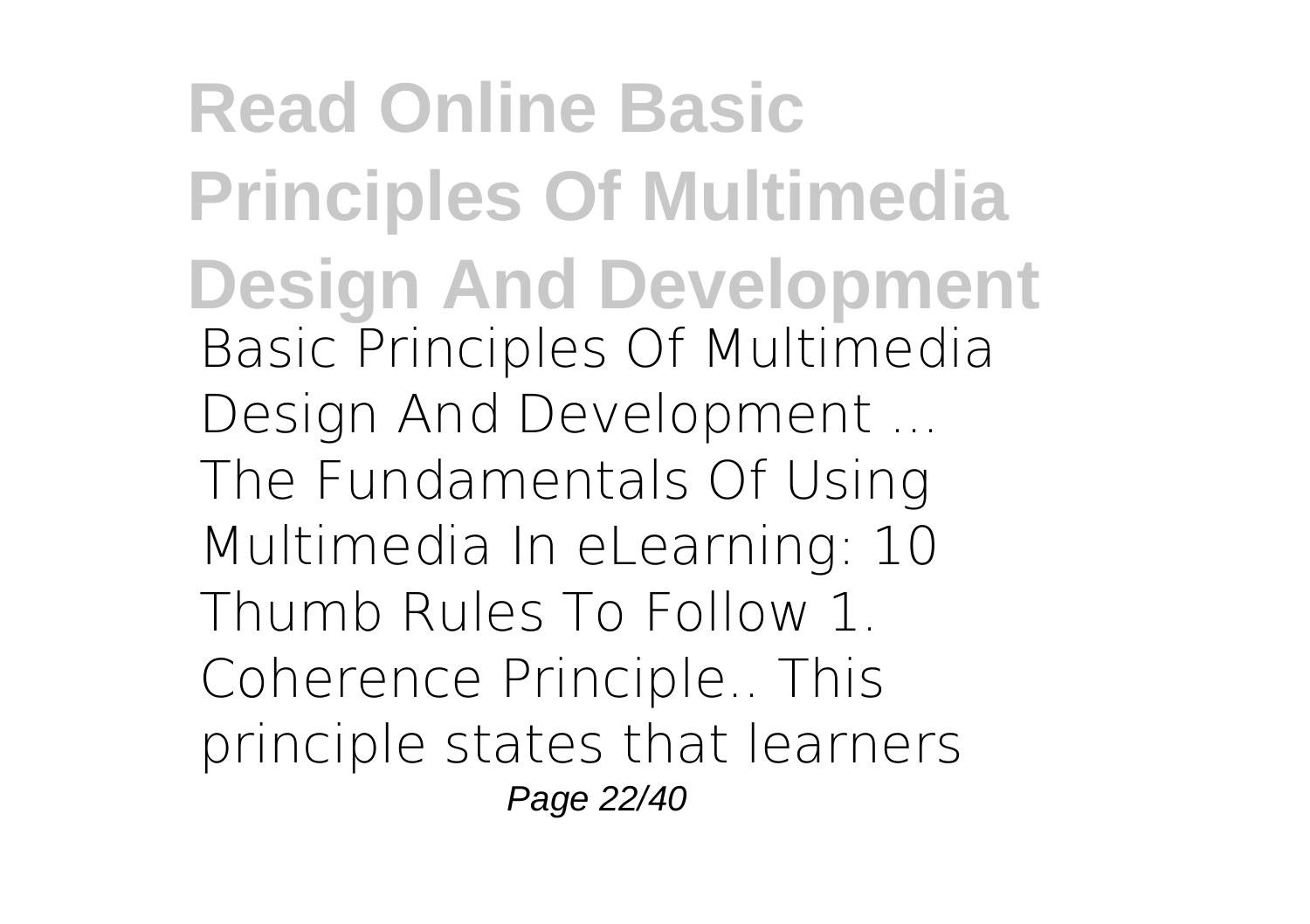**Read Online Basic Principles Of Multimedia Dearn better when extraneous to** words, pictures, and sounds... 2. Signaling Principle.. This principle encourages developers to organize the learning content  $W \cap \mathcal{L}$ 

**10 Design Principles Of Using** Page 23/40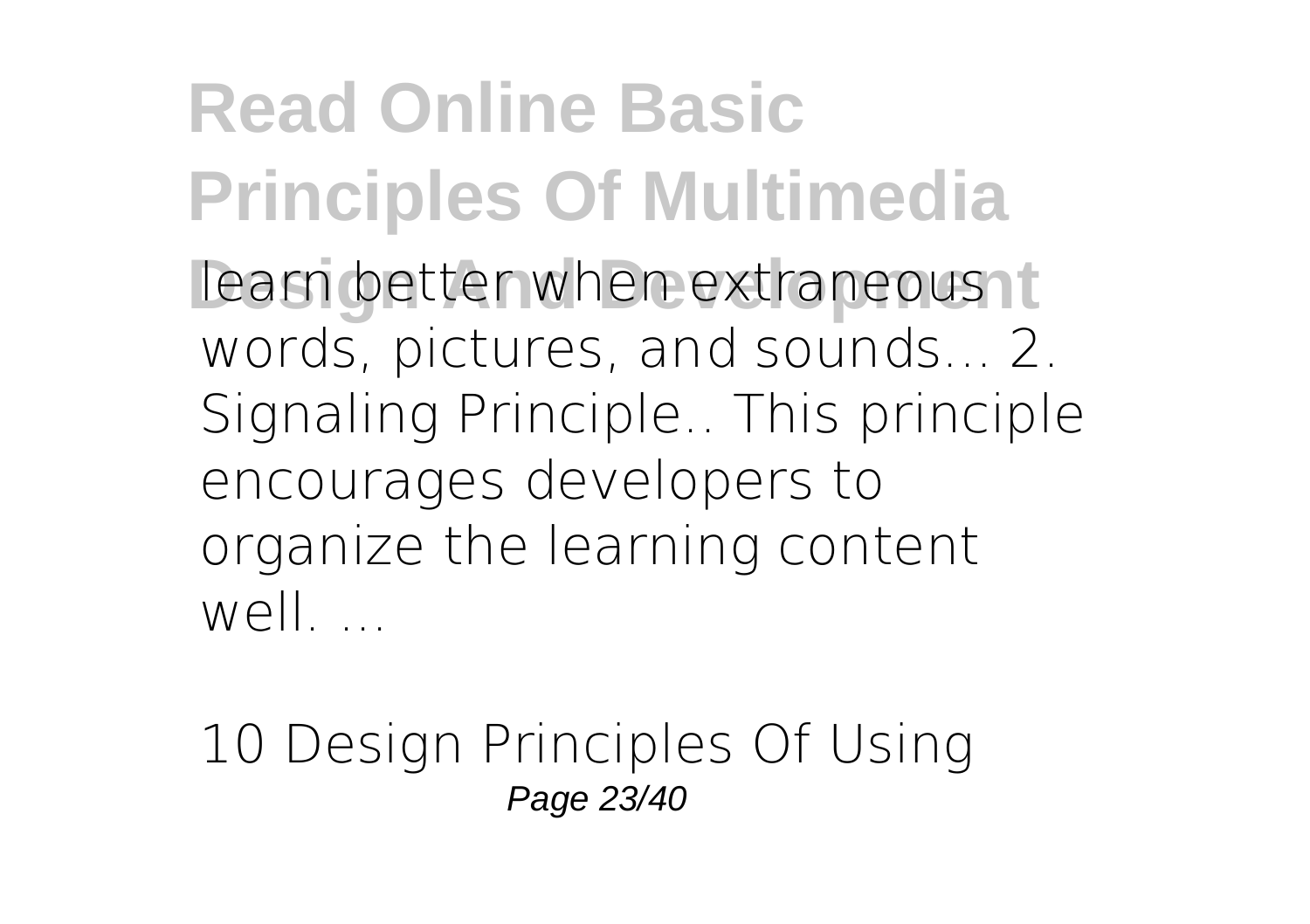**Read Online Basic Principles Of Multimedia Multimedia In eLearning ... ment** Multimedia principle … or people learn better from words and pictures than from words alone. In any kind of training, it is customary to use words, either printed or spoken, as the main method of sharing information. Page 24/40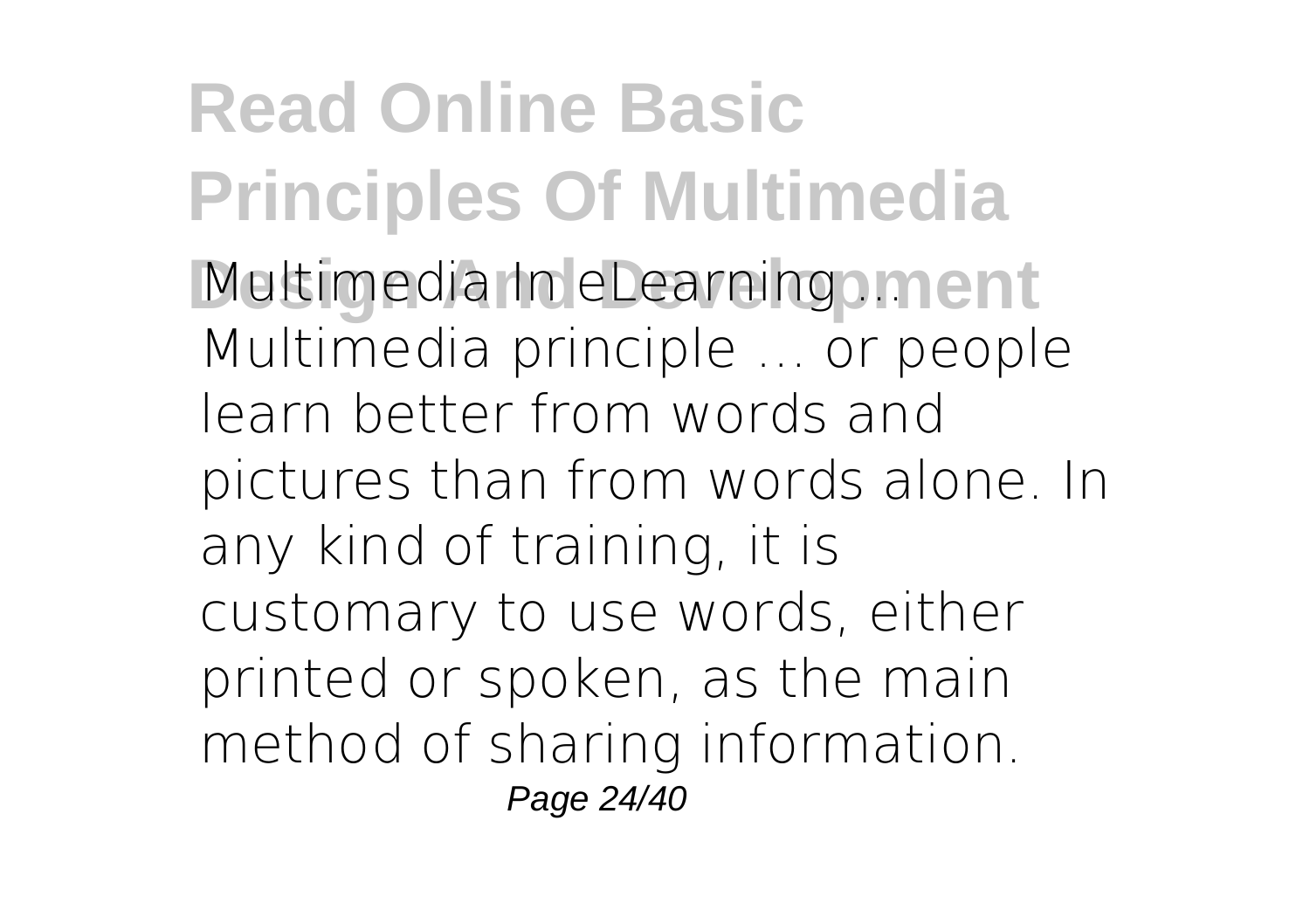**Read Online Basic Principles Of Multimedia Words are quick and cheap – and cheap** instructional designer doesn't need specialist software or expertise to produce them.

**Mayer's principles for multimedia ... - instructional design** Principles of Multimedia Learning Page 25/40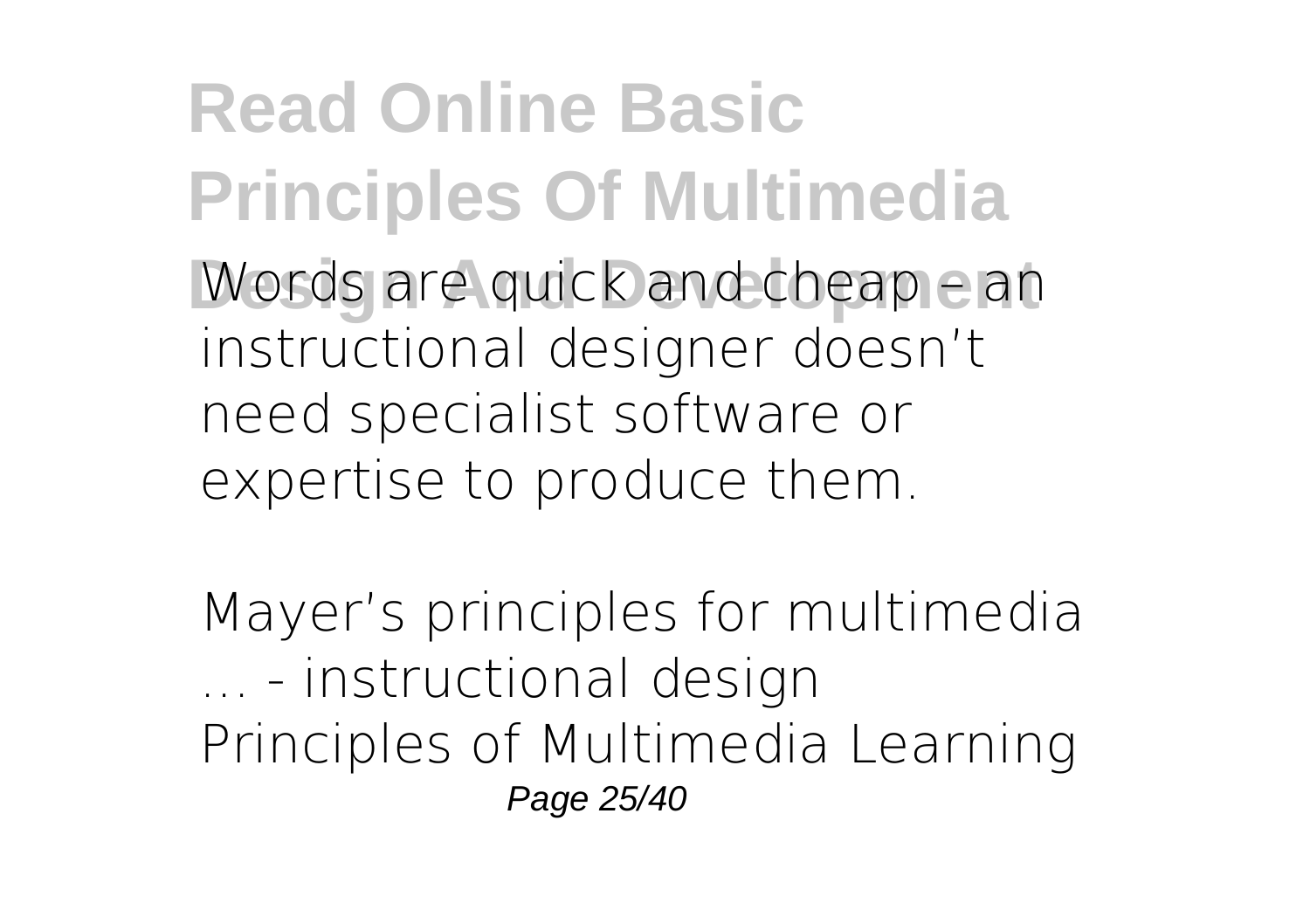**Read Online Basic Principles Of Multimedia Information Processing. Mayer's** cognitive theory of multimedia learning makes three assumptions about how humans process... Principles of Multimedia Learning. Now that we've established the cognitive psychology foundation, let's move Page 26/40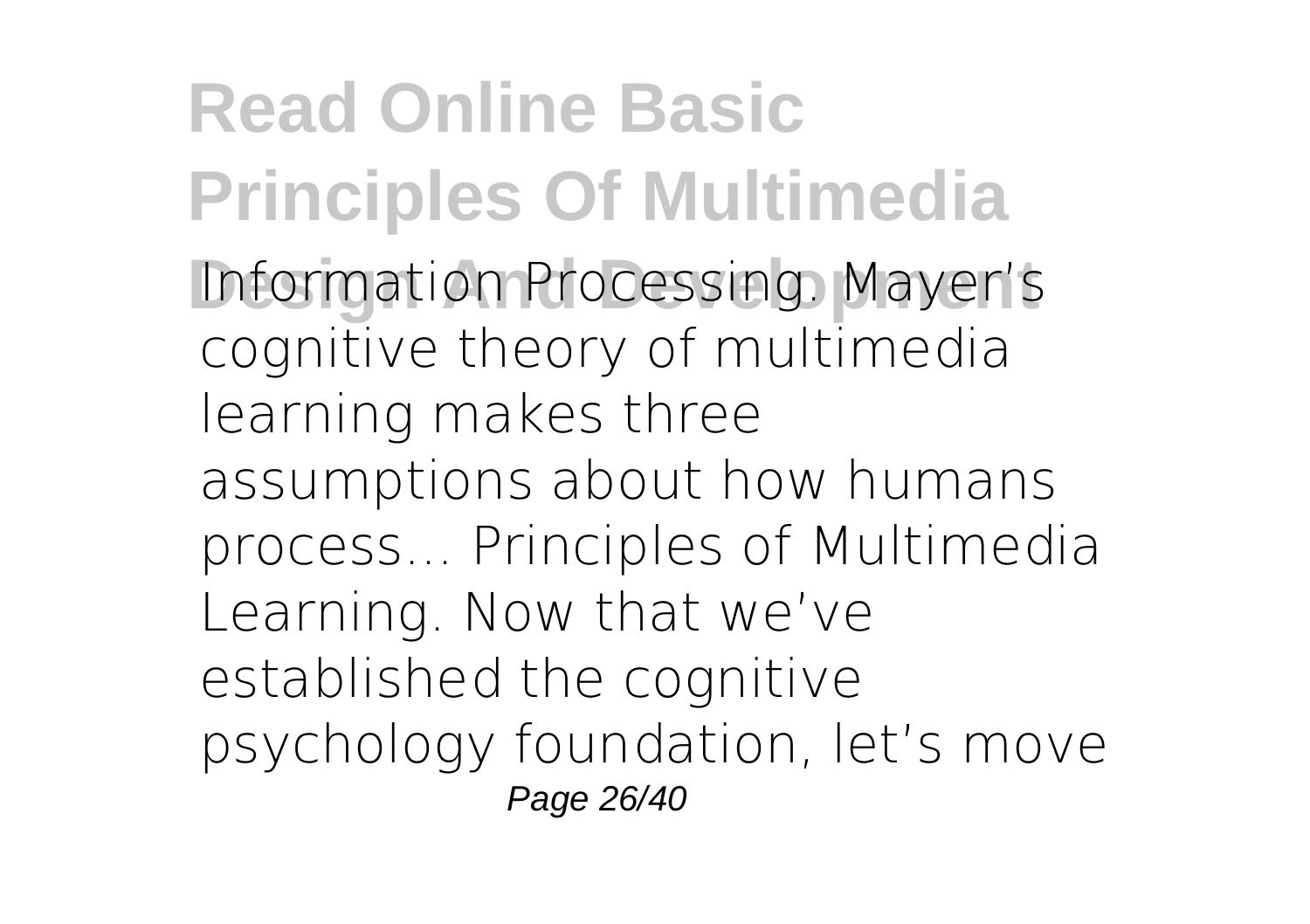**Read Online Basic Principles Of Multimedia Design Boundary Conditions. ...** 

**Principles of Multimedia Learning - Center for Teaching ...** Pre-training Principle – People learn better from a multimedia lesson when they know the names and characteristics of the Page 27/40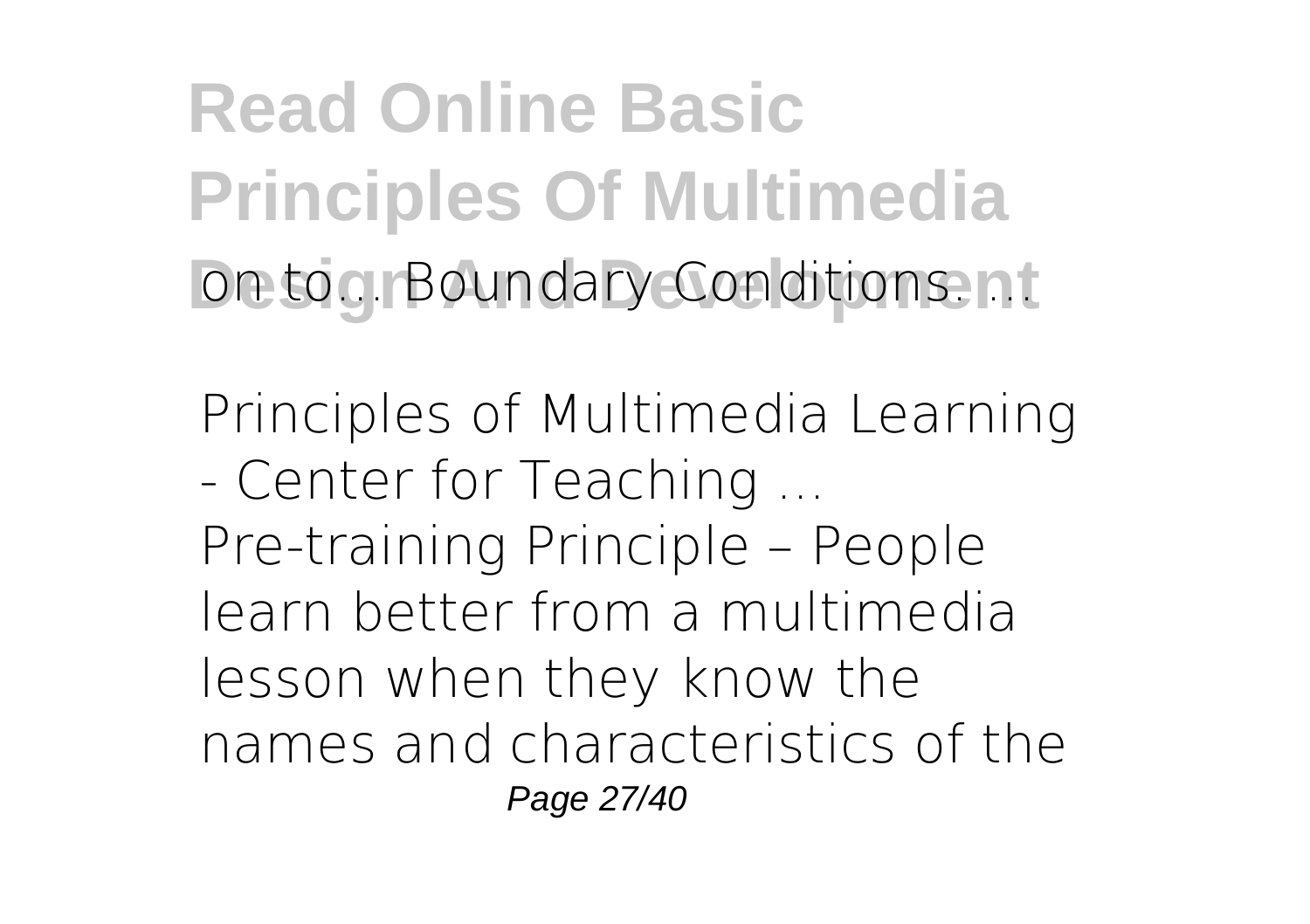**Read Online Basic Principles Of Multimedia Main concepts. Modality Principle** – People learn better from graphics and narrations than from animation and on-screen text. Multimedia Principle – People learn better from words and pictures than from words alone.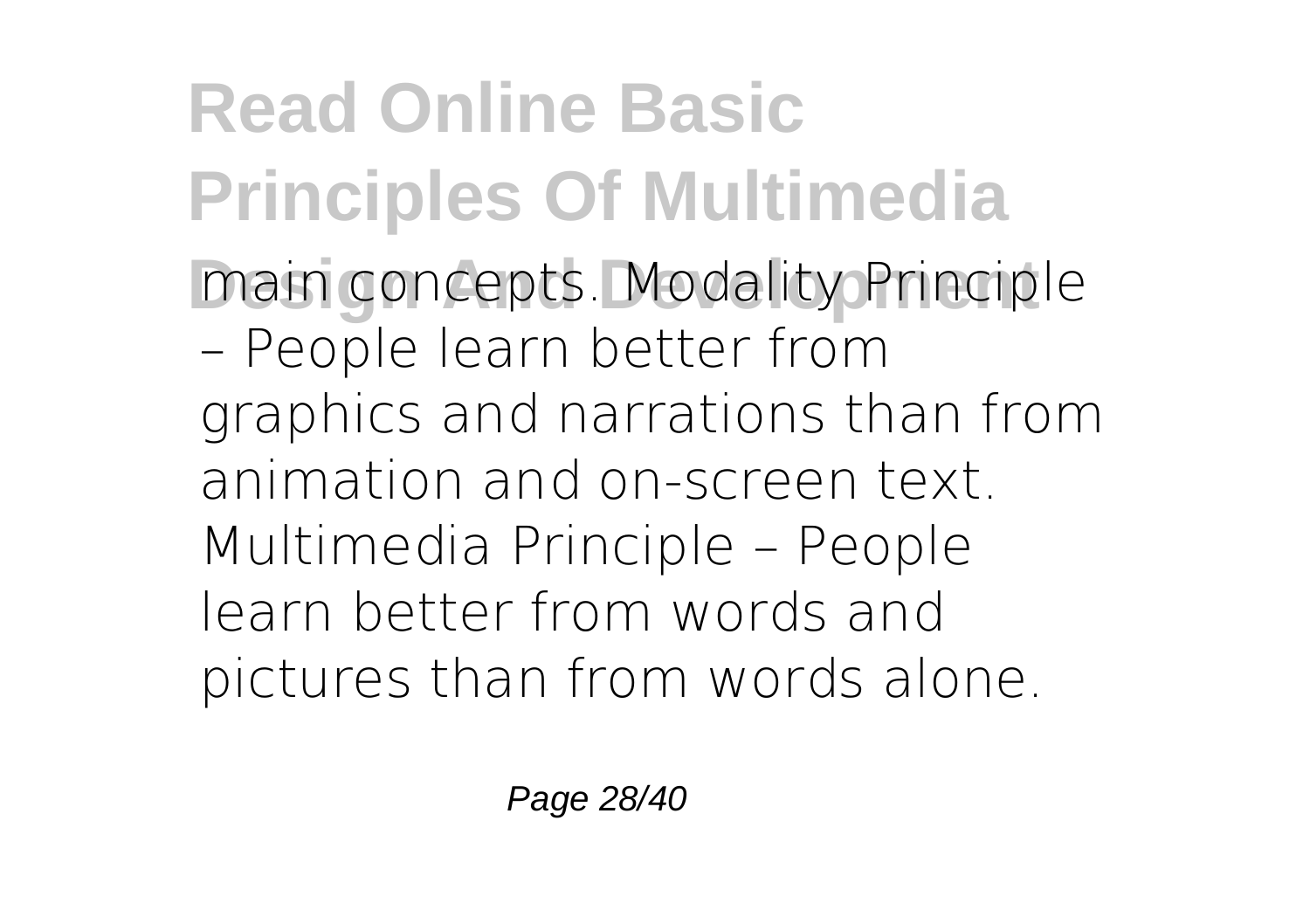**Read Online Basic Principles Of Multimedia Mayer's 12 Principles of pment Multimedia Learning are a ...** Multimedia (words plus graphics) has been shown in research studies to lead to better learning than words alone, so making multimedia is a great investment i...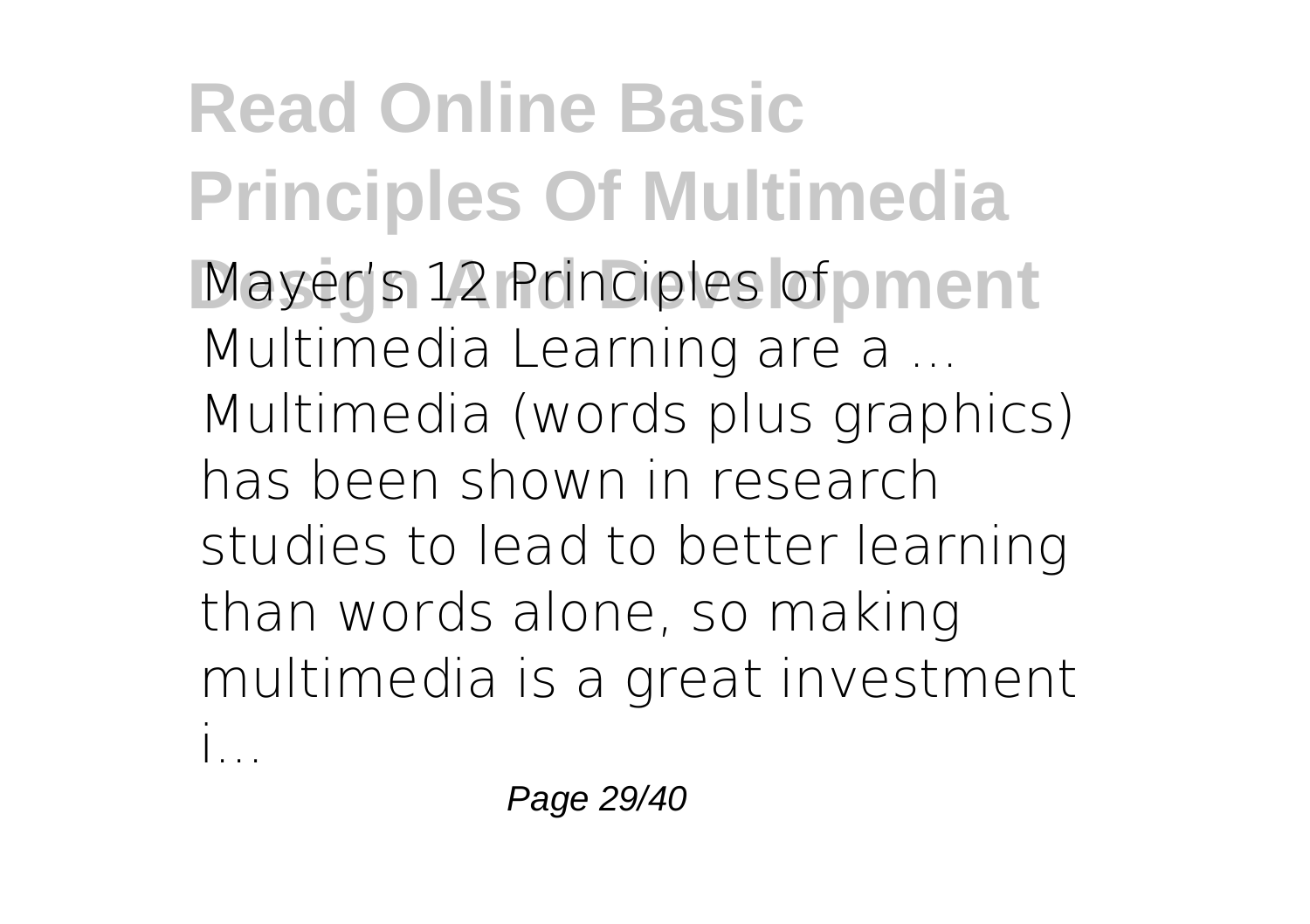**Read Online Basic Principles Of Multimedia Design And Development Mayer's Principles of Multimedia Design - Pitt Online ...** From all his research over many years, Mayer identified 12 principles of multimedia design, based on how learners cognitively process multimedia: 8.5.2.1 Page 30/40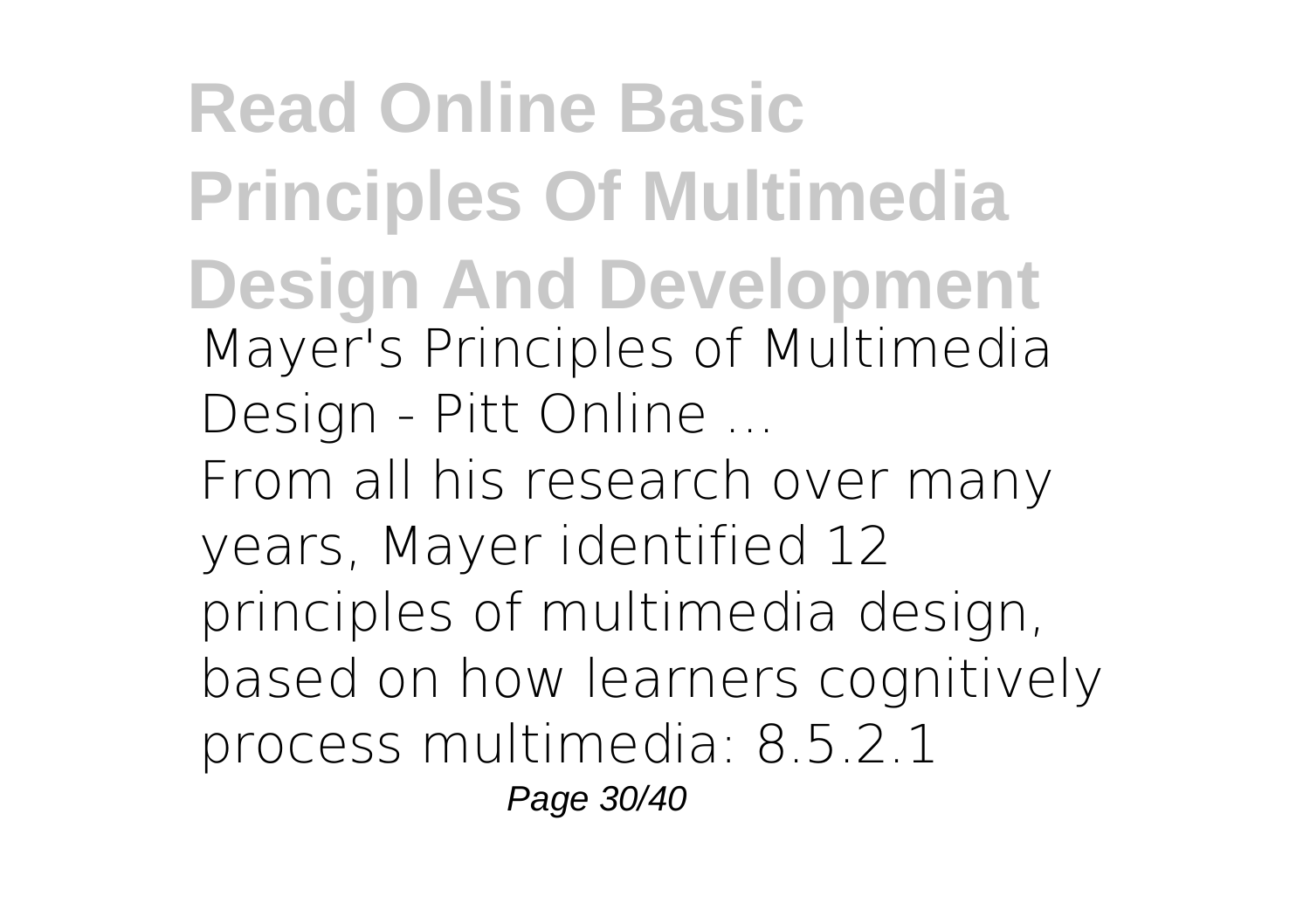**Read Online Basic Principles Of Multimedia Coherence People learn bettert** when extraneous words, pictures and sounds are excluded rather than included. Basically, keep it simple in media terms.

**8.5 Teaching and media selection – Teaching in a Digital Age** Page 31/40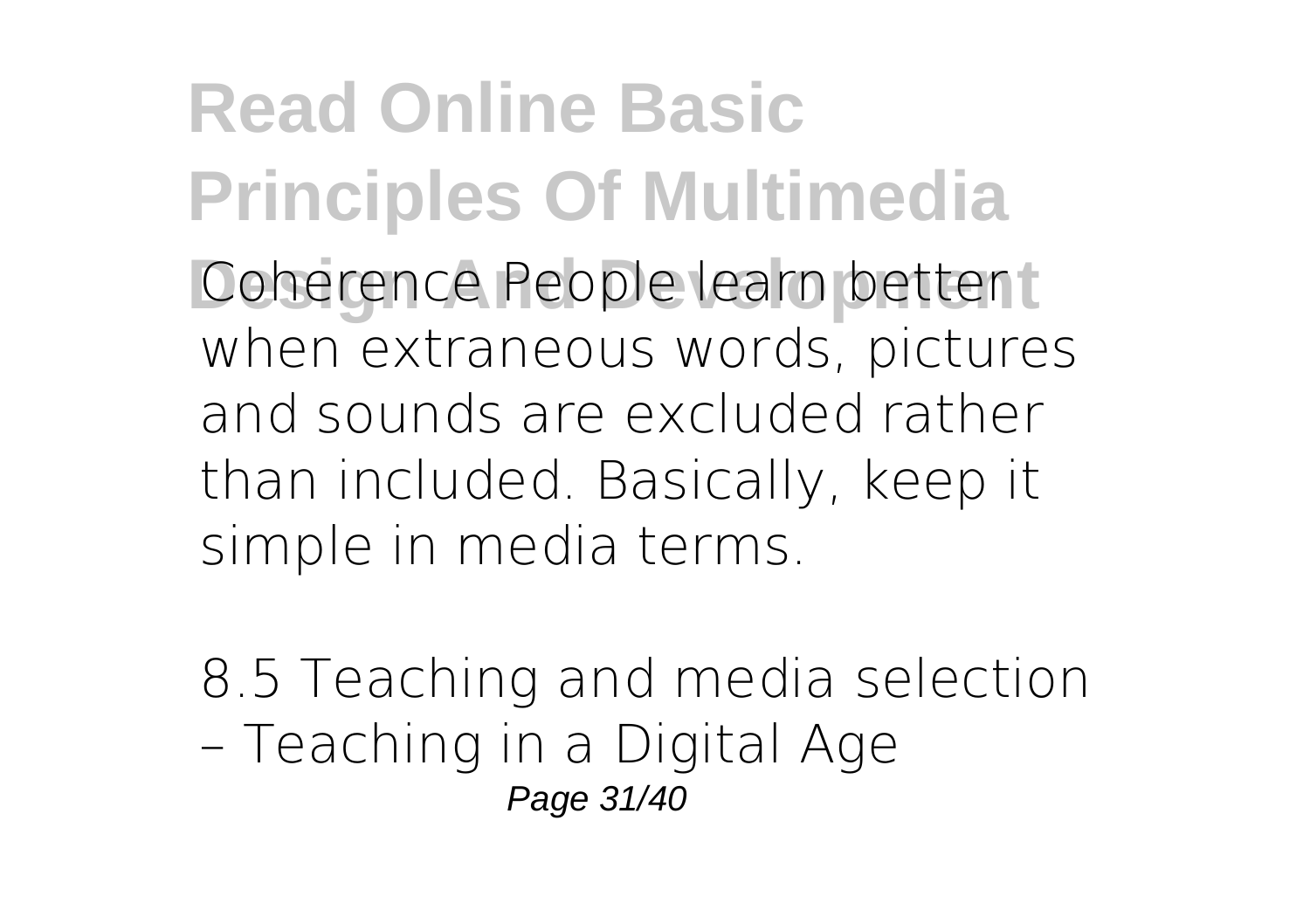**Read Online Basic Principles Of Multimedia Basic Principles of Multimediant** Learning The number of principles has increased a little over the years, but they're still practical, common-sense guidelines for designing effective training. The big win for designers is having research-based evidence to guide Page 32/40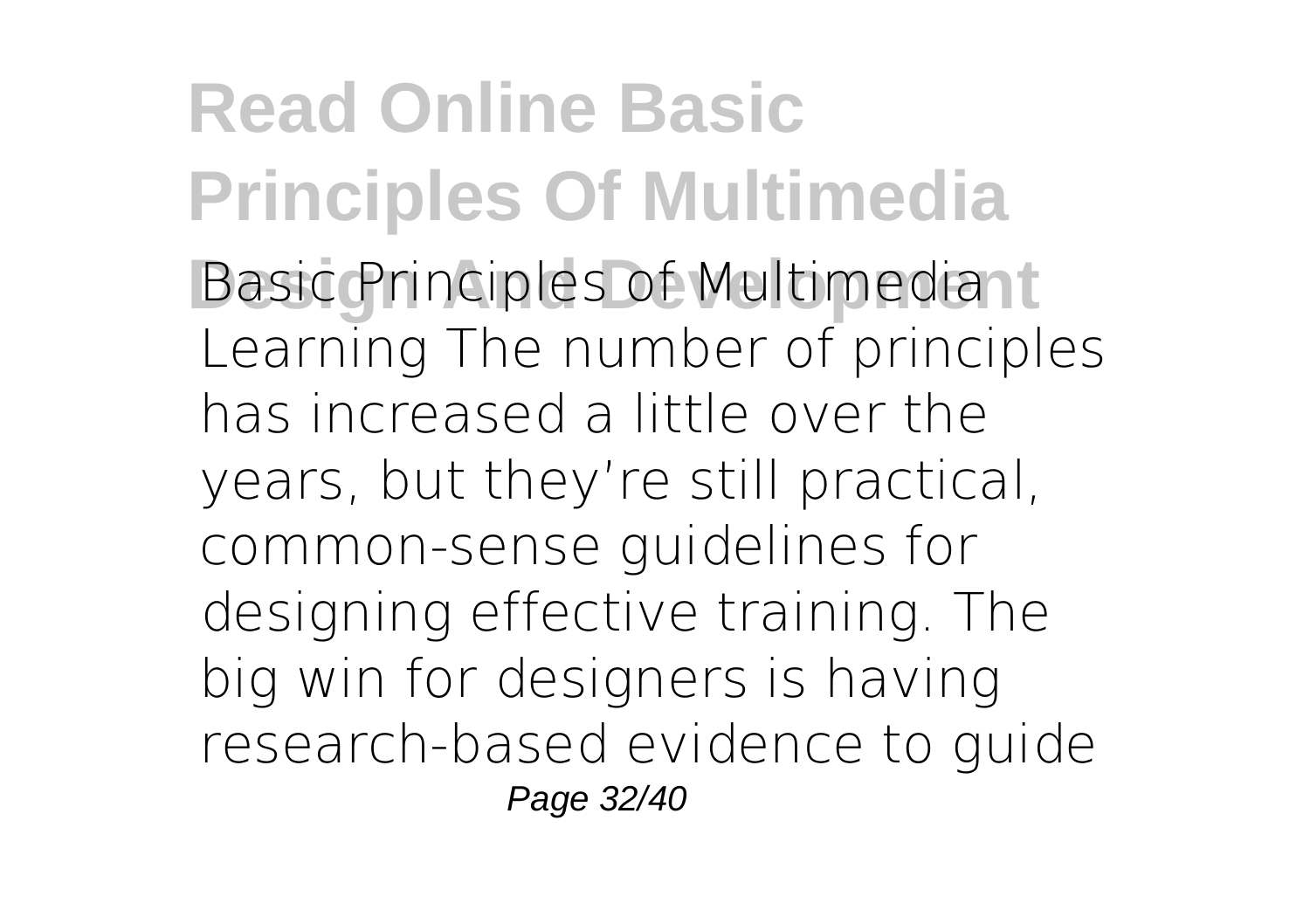**Read Online Basic Principles Of Multimedia** and support the decisions you t make in course development.

**Multimedia Learning Principles for E-Learning Designers** Alignment is one of the most basic and important principles of design. It allows us to create Page 33/40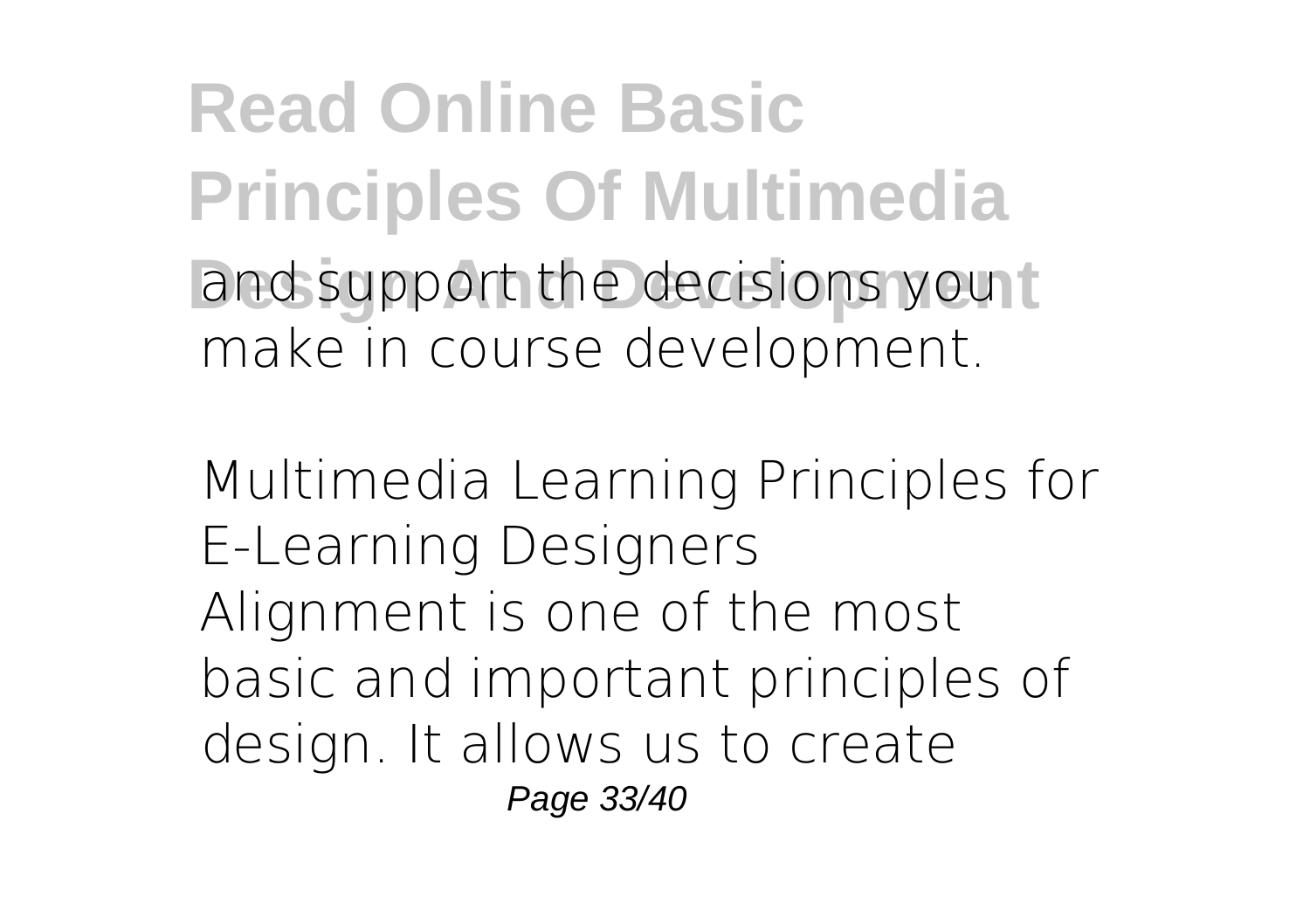**Read Online Basic Principles Of Multimedia Design And Development** order and organisation among t elements. Repetition. Repetition strengthens a design by tying together individual elements. It helps to create association and consistency. The consistent repetition of an element is widely used in multi-page documents & Page 34/40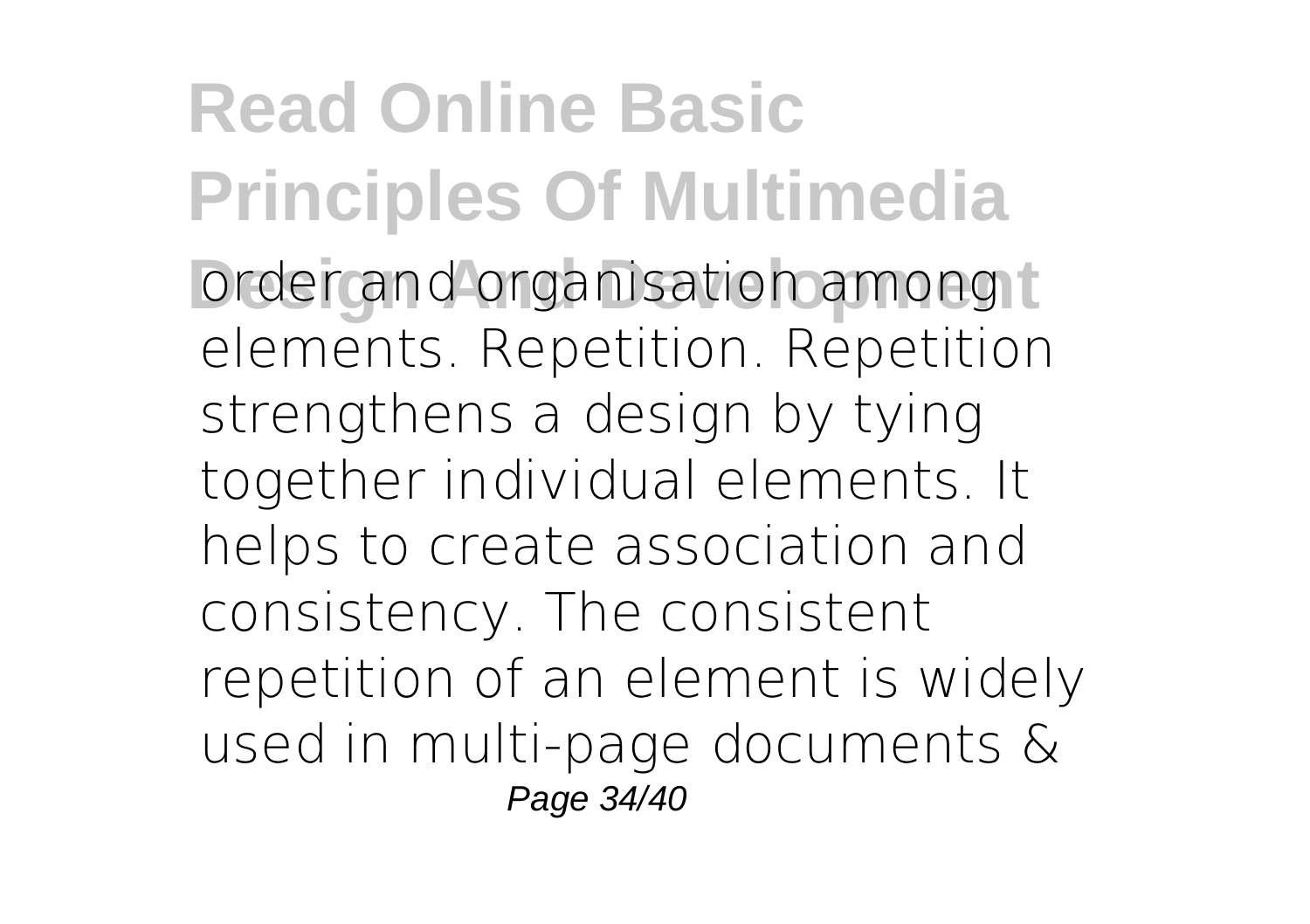**Read Online Basic Principles Of Multimedia Websites. And Development** 

**The 5 Basic Principles Of Design - Maddison Designs** Whether you are working on a logo, brochure, poster, or magazine, graphic designers must rely on the basic principles of Page 35/40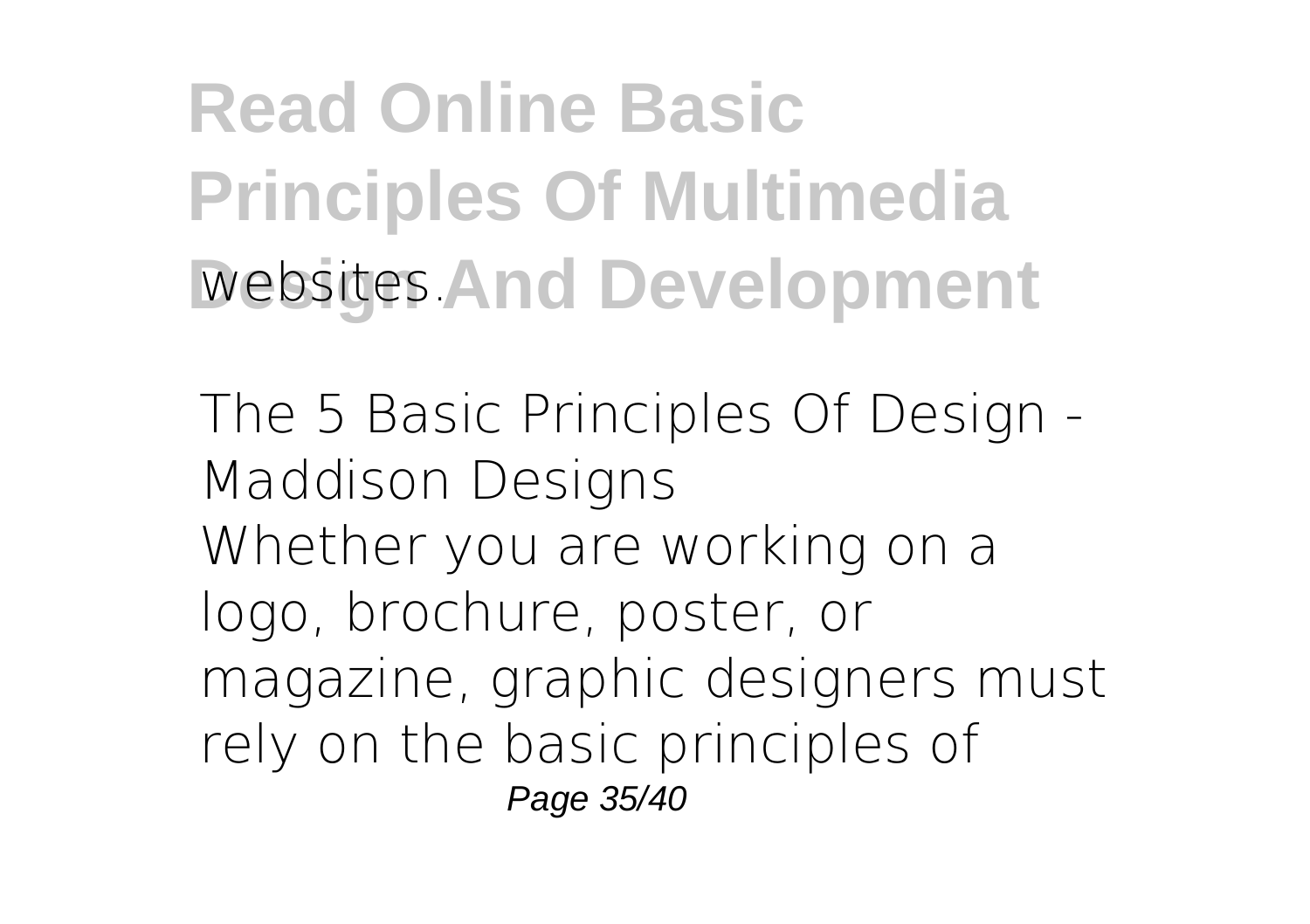**Read Online Basic Principles Of Multimedia graphic design to create visually** appealing media. However, you may be wondering, "What are the Basic Principles of Graphic Design?".

**What are the Basic Principles of Graphic Design - JG ...** Page 36/40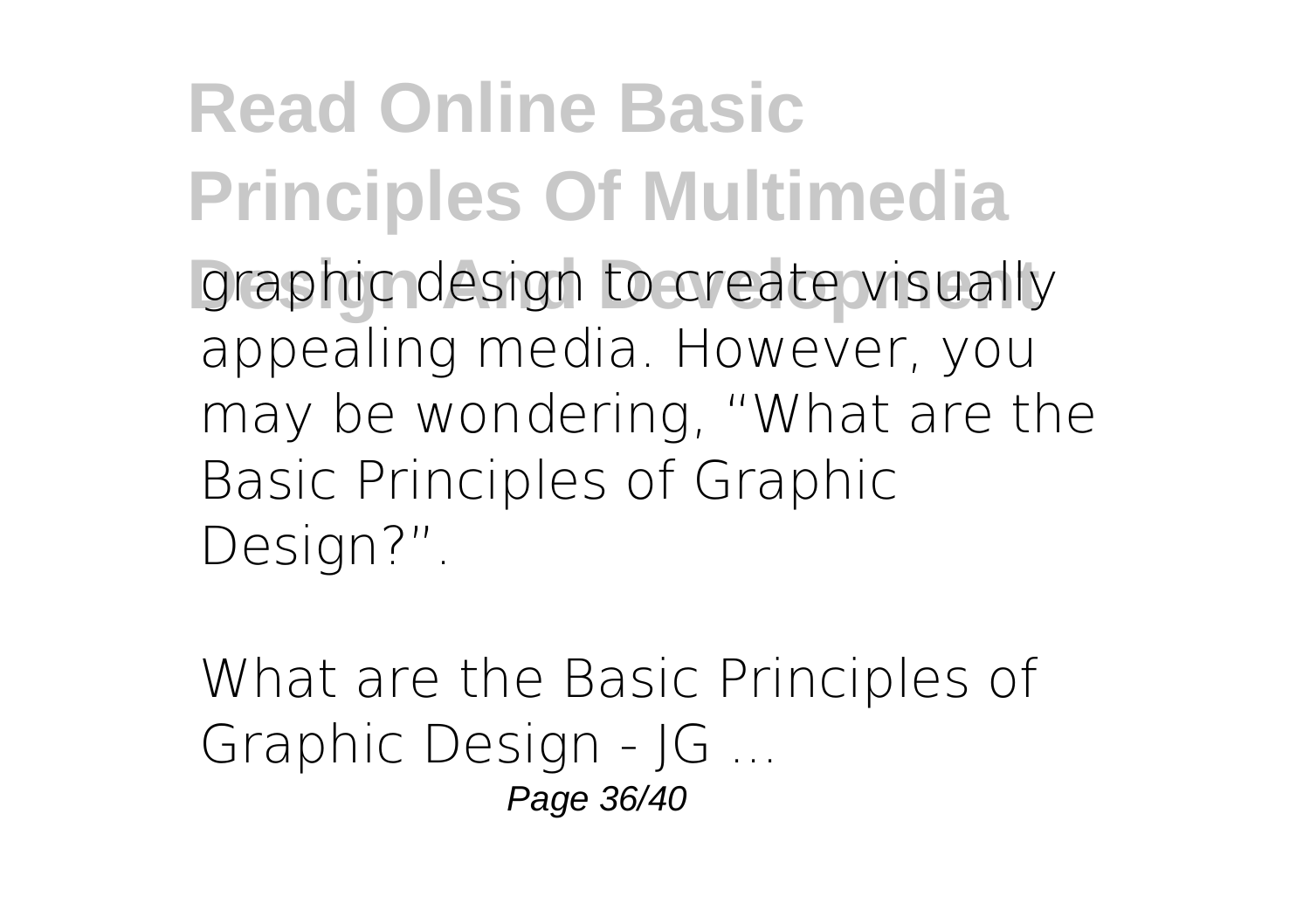**Read Online Basic Principles Of Multimedia** In section three, a set of ment multimedia features are presented which need to be considered in the development of multimedia design principles. Then, we discuss the basic steps involved in the continuation of this research. Finally, some Page 37/40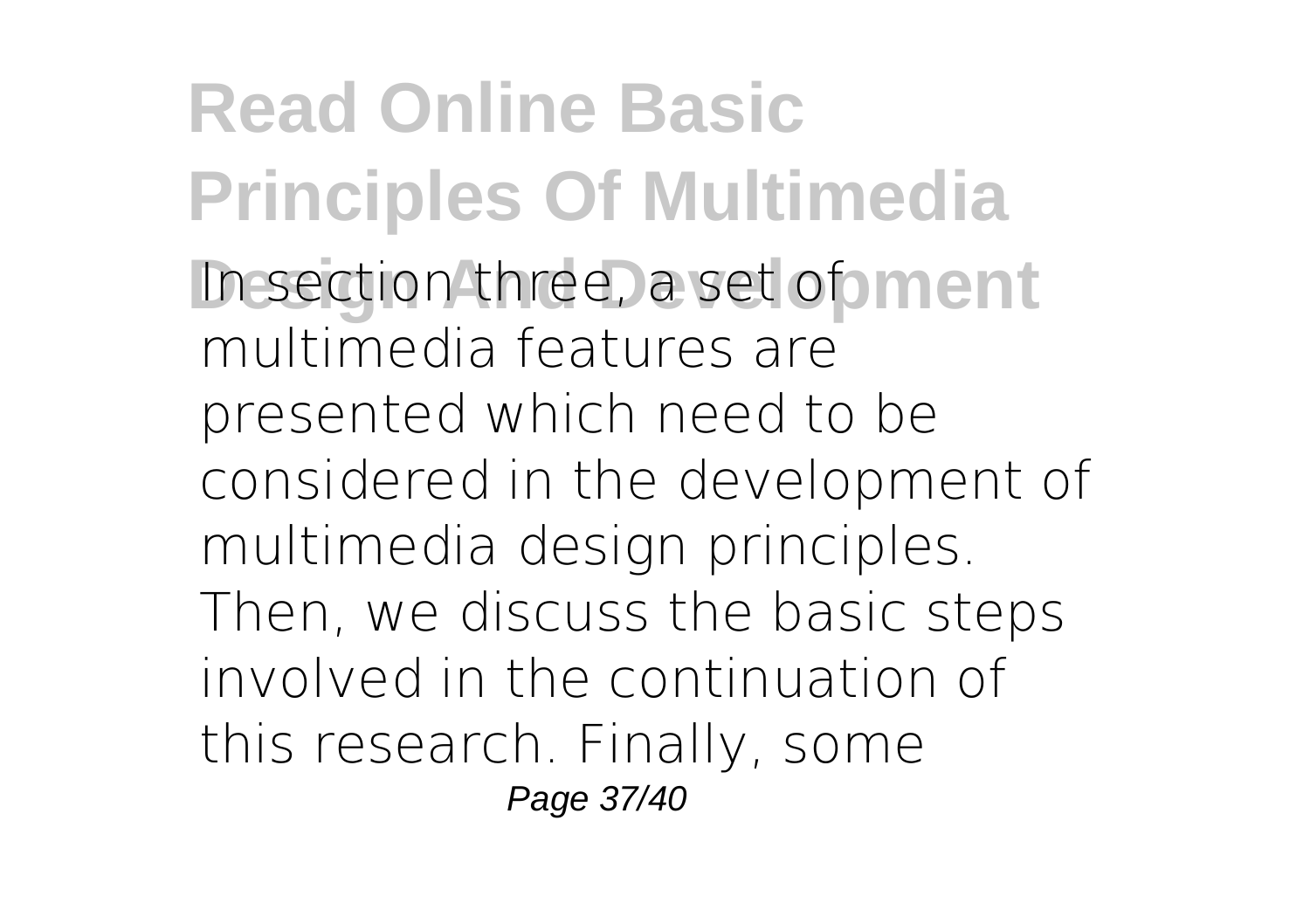**Read Online Basic Principles Of Multimedia** conclusions about principles and features of multimedia design are drawn.

**Principles for Multimedia** 3. Contrast. Contrast is an important design principle because it lets you draw out the Page 38/40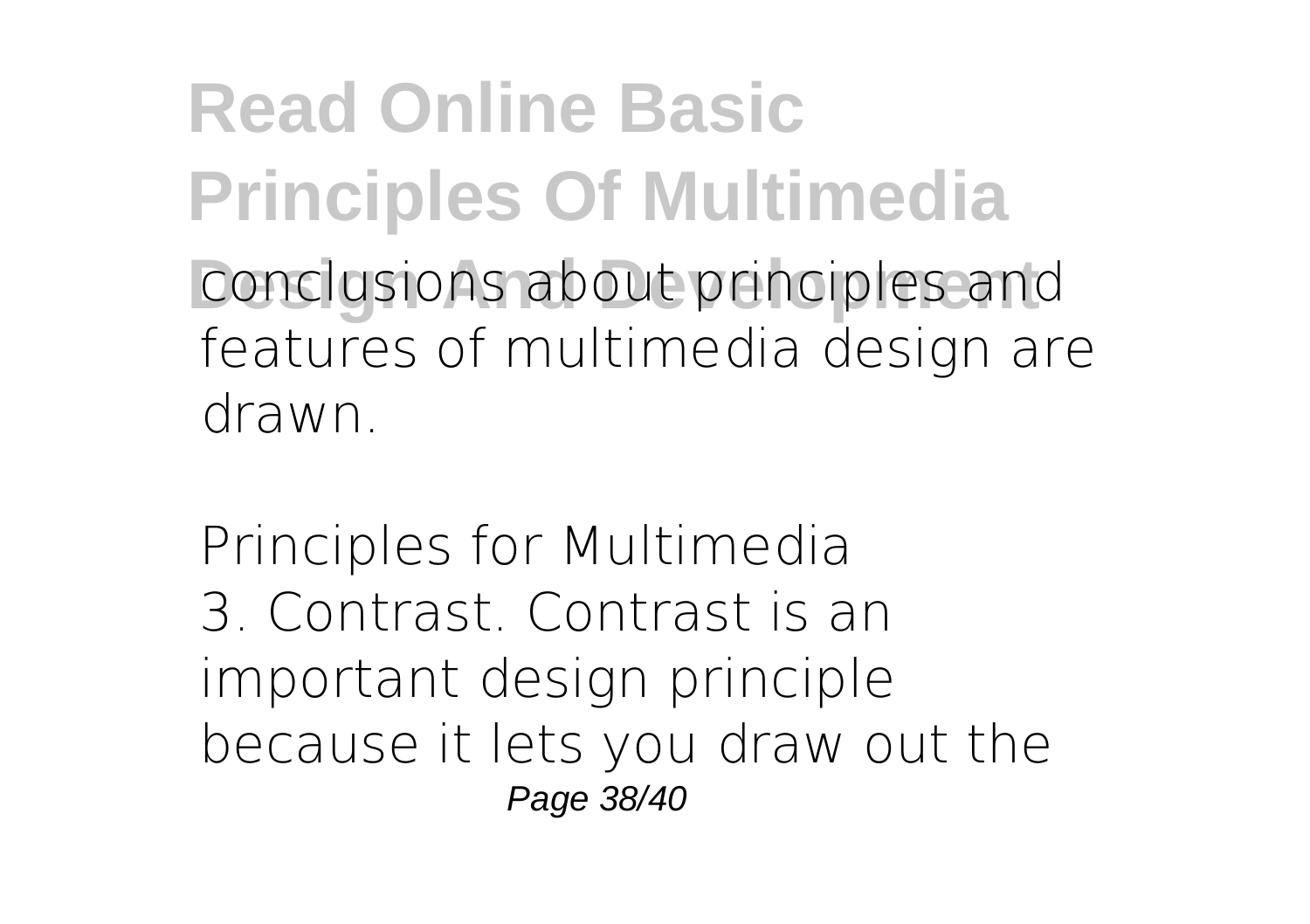**Read Online Basic Principles Of Multimedia** most important elements of ant design and add emphasis. Contrast happens when two design elements are in opposition to each other, like black and white, thick and thin, modern and traditional, etc. High contrast can help guide the viewer's eyes to Page 39/40